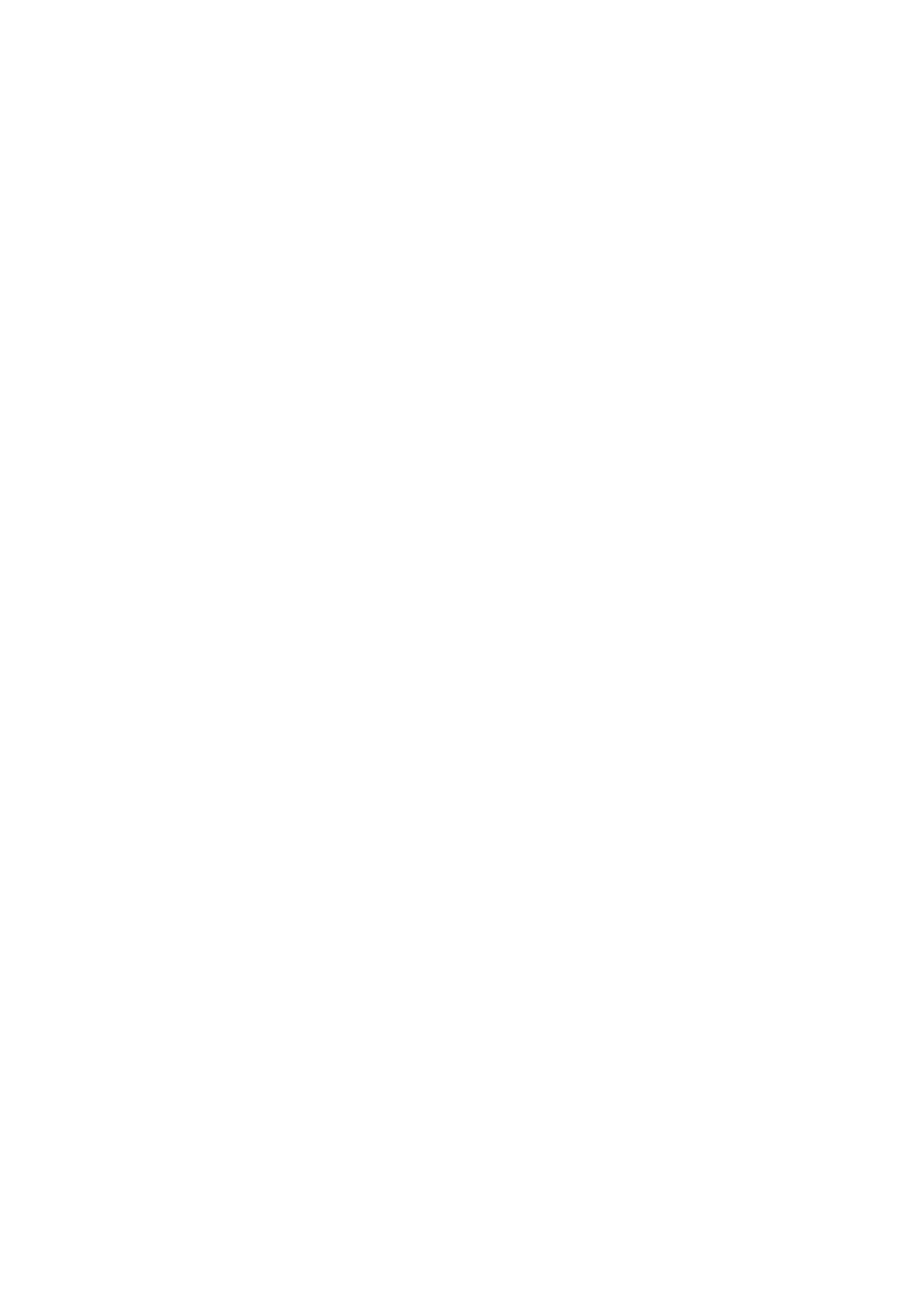# Jewish Humor:

# *An Outcome of Historical Experience, Survival and Wisdom*

By Arie Sover

Cambridge **Scholars** Publishing

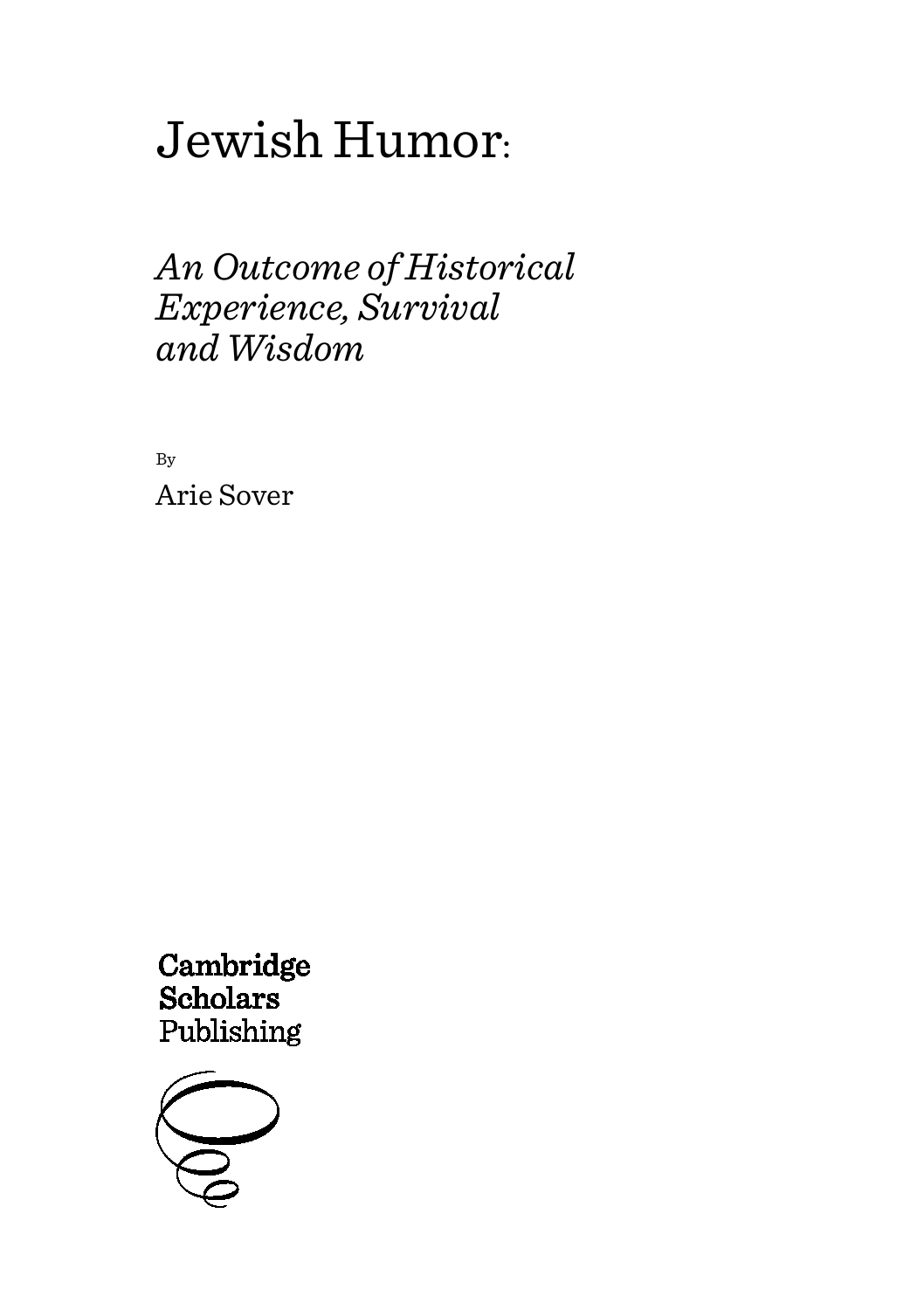By Arie Sover

This book first published 2021

Cambridge Scholars Publishing

Lady Stephenson Library, Newcastle upon Tyne, NE6 2PA, UK

British Library Cataloguing in Publication Data A catalogue record for this book is available from the British Library

Copyright © 2021 by Arie Sover

All rights for this book reserved. No part of this book may be reproduced, stored in a retrieval system, or transmitted, in any form or by any means, electronic, mechanical, photocopying, recording or otherwise, without the prior permission of the copyright owner.

ISBN (10): 1-5275-6447-9 ISBN (13): 978-1-5275-6447-3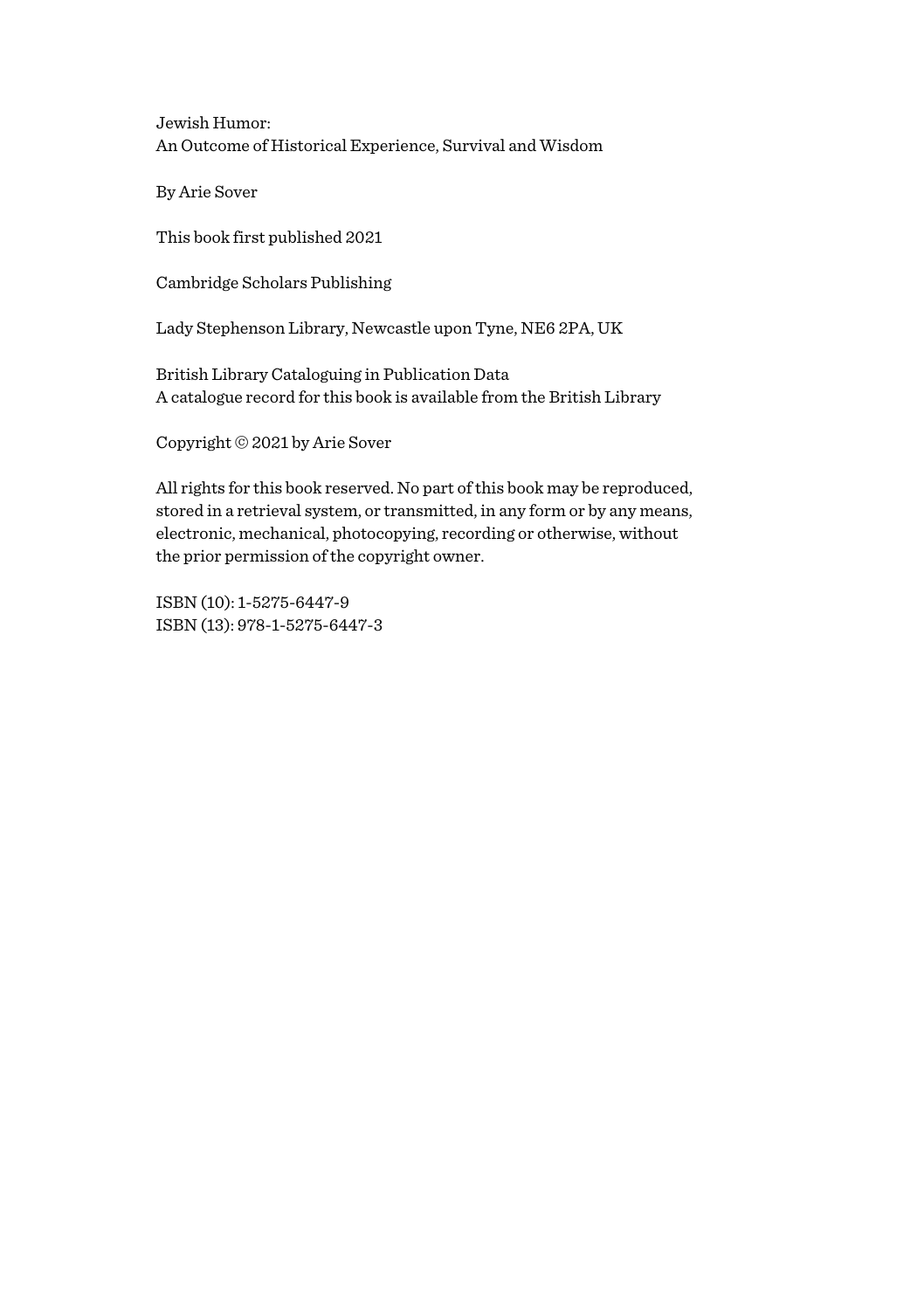With love to my parents, Clara (Zipkis) and Aurel Sober, and my grandmother, Fanny Zipkis: Holocaust survivors who bequeathed their offspring with a passion for life and lots of humor.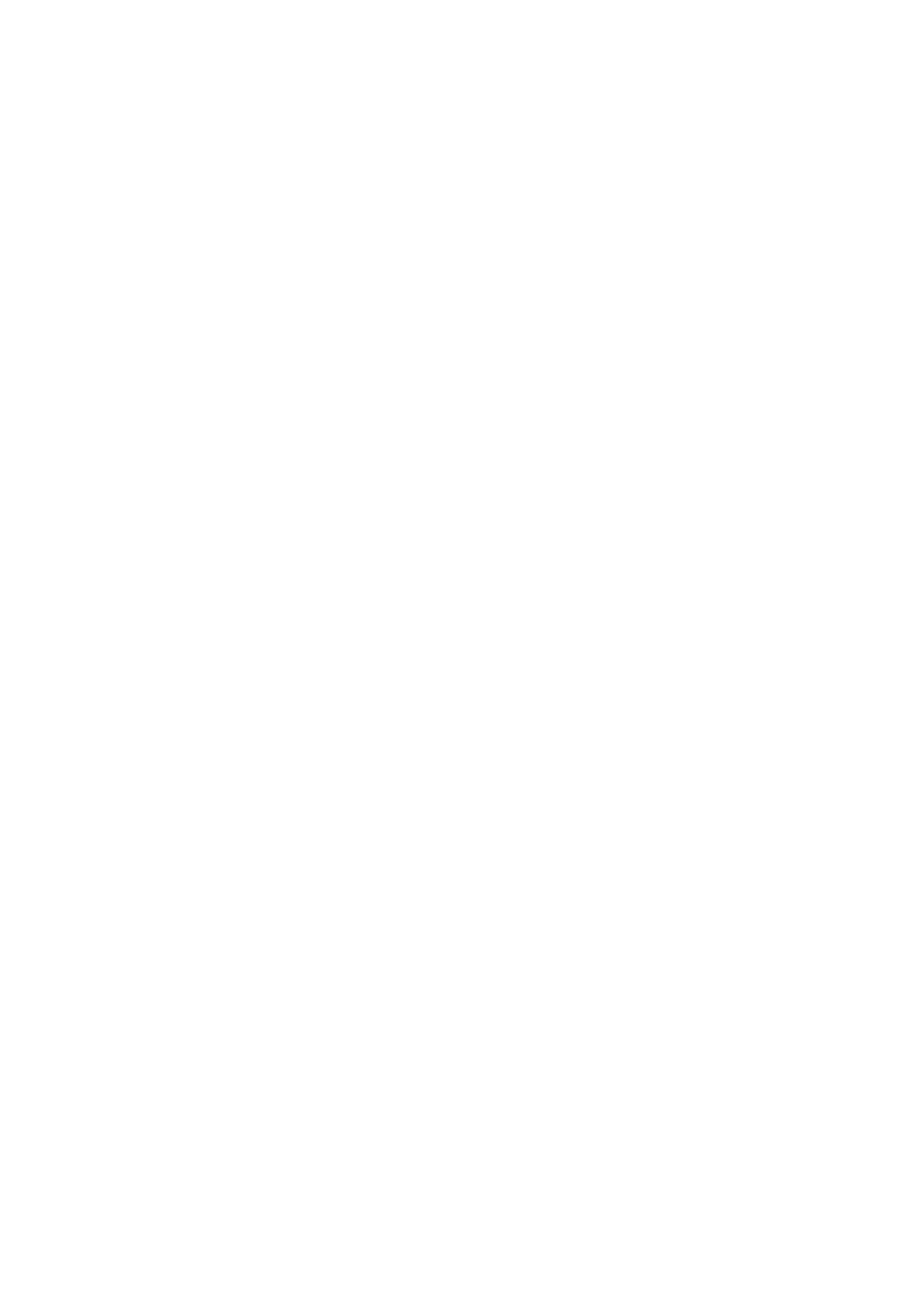# TABLE OF CONTENTS

| Middle Ages: cultural flowering, expulsions, blood libels, pogroms<br>The "Golden Age": the appearance of secular Jewish humor 34 |  |
|-----------------------------------------------------------------------------------------------------------------------------------|--|
|                                                                                                                                   |  |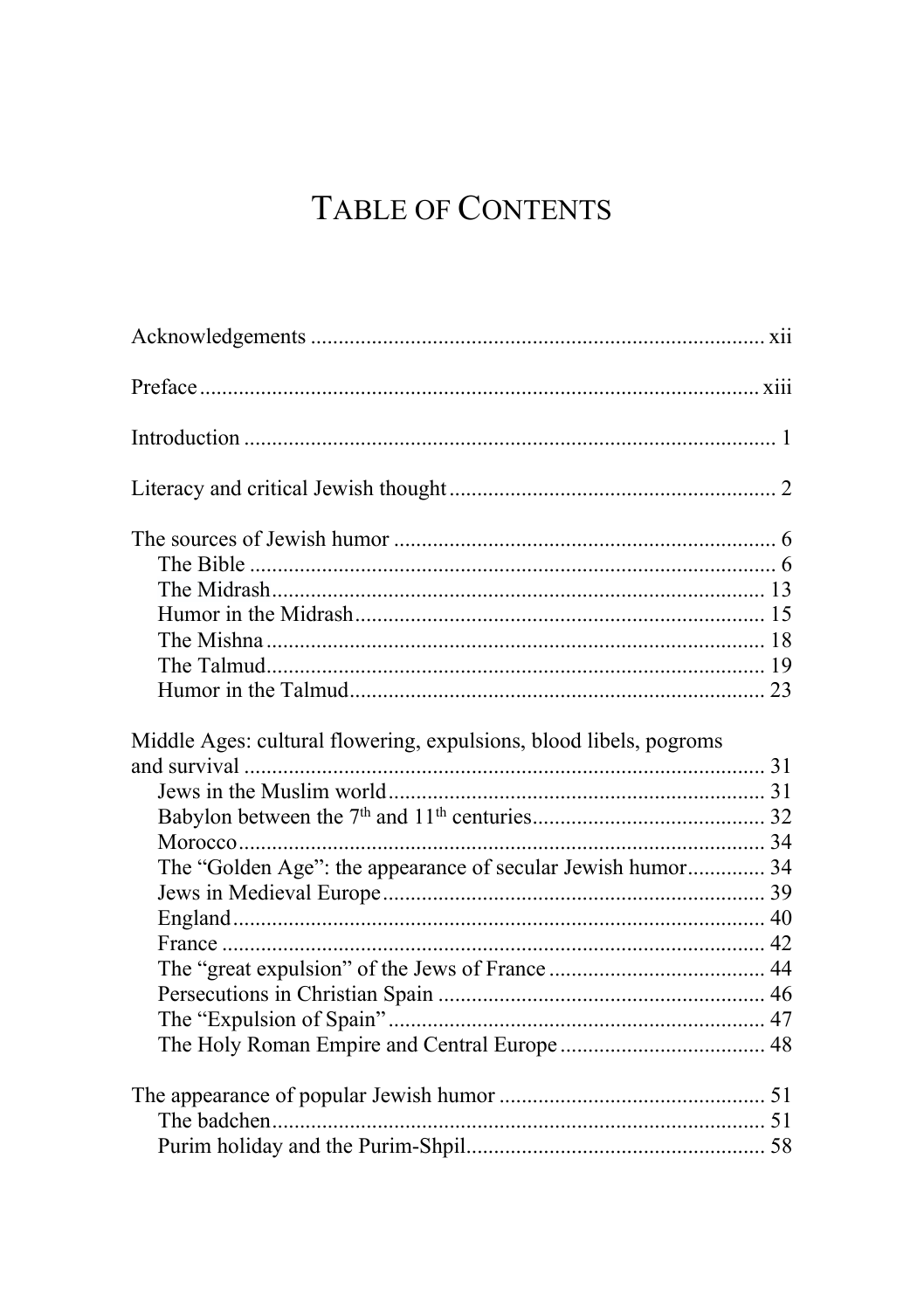| Anti-Semitism and massacres between the 15 <sup>th</sup> and 17 <sup>th</sup> centuries 60 |  |
|--------------------------------------------------------------------------------------------|--|
|                                                                                            |  |
|                                                                                            |  |
|                                                                                            |  |
| Shabtai Tzvi (Sabbatai Zevi) the false Messiah (1626–1676)  61                             |  |
| The age of Enlightenment and Emancipation-changes to Jewish                                |  |
|                                                                                            |  |
|                                                                                            |  |
|                                                                                            |  |
|                                                                                            |  |
| Nineteenth century: anti-Semitism, blood libels and pogroms 76                             |  |
| The appearance of modern Jewish humor over the 18th and 19th                               |  |
|                                                                                            |  |
|                                                                                            |  |
|                                                                                            |  |
|                                                                                            |  |
|                                                                                            |  |
|                                                                                            |  |
|                                                                                            |  |
|                                                                                            |  |
|                                                                                            |  |
| The beginning of modern Jewish humorous literature: 19th Century 98                        |  |
|                                                                                            |  |
|                                                                                            |  |
|                                                                                            |  |
|                                                                                            |  |
| Jewish humor literature: the second generation 104                                         |  |
|                                                                                            |  |
|                                                                                            |  |
|                                                                                            |  |
|                                                                                            |  |
|                                                                                            |  |
|                                                                                            |  |
|                                                                                            |  |
| The establishment of the national Jewish Zionist movement  116                             |  |
|                                                                                            |  |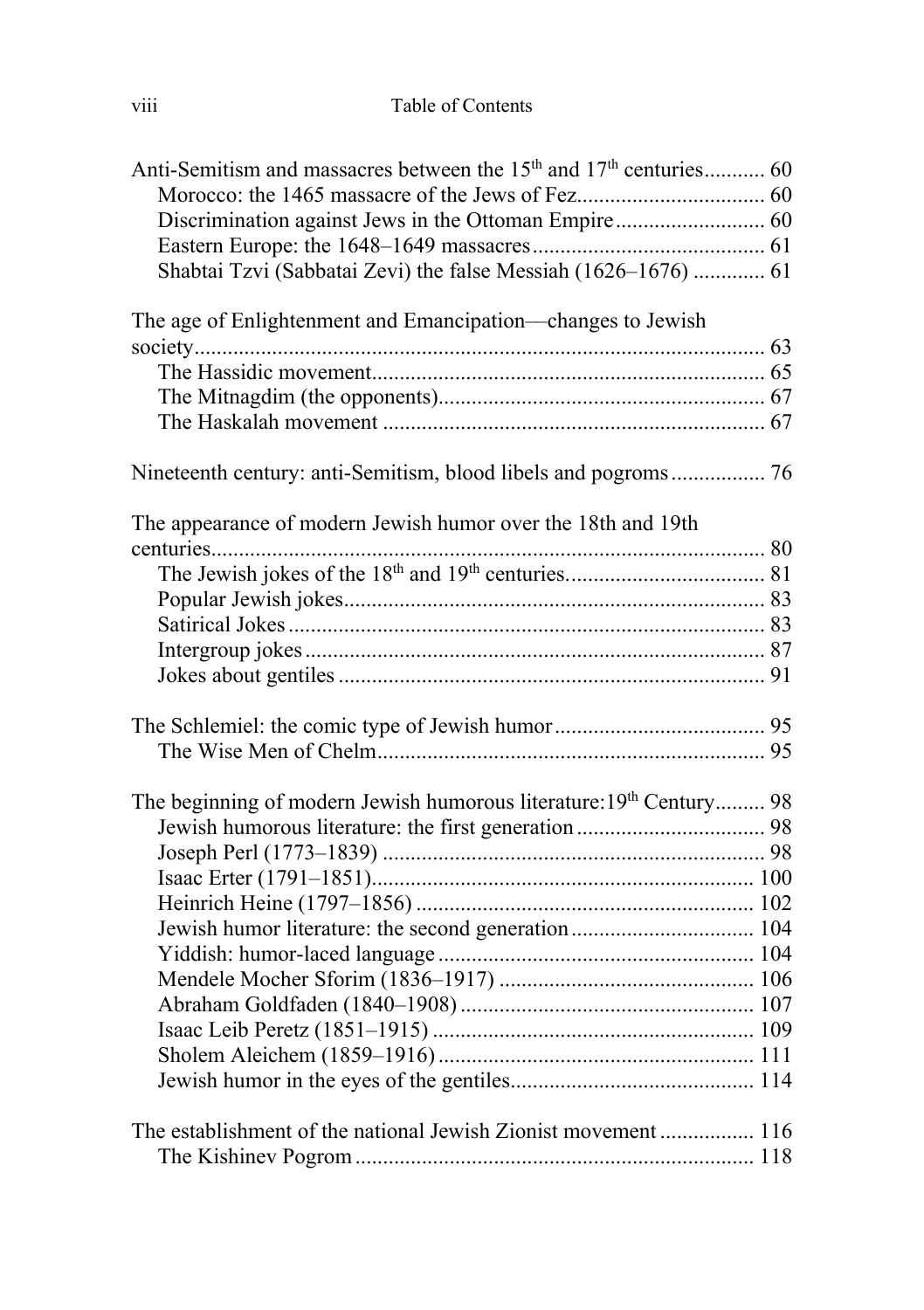| Jewish Humor: An Outcome of Historical Experience, Survival<br>and Wisdom | ix |
|---------------------------------------------------------------------------|----|
|                                                                           |    |
| Jews in Russia following the Bolshevik revolution  121                    |    |
| Jewish culture in Europe between the World Wars 122                       |    |
| Jewish humorous literature: the third generation 123                      |    |
|                                                                           |    |
|                                                                           |    |
|                                                                           |    |
|                                                                           |    |
|                                                                           |    |
|                                                                           |    |
|                                                                           |    |
|                                                                           |    |
|                                                                           |    |
| The establishment of a Jewish state in the historic Land of Israel 143    |    |
|                                                                           |    |
|                                                                           |    |
| The establishment of Jewish humor in the United States 148                |    |
| The American Schlemiel in the cinema and television 149                   |    |
| Jewish women in the comedy and entertainment industry 155                 |    |
| Jewish American humorous literature: the first generation  156            |    |
|                                                                           |    |
|                                                                           |    |
|                                                                           |    |
|                                                                           |    |
|                                                                           |    |
| Jewish American humorous literature: the second generation 170            |    |
|                                                                           |    |
|                                                                           |    |
|                                                                           |    |
|                                                                           |    |
|                                                                           |    |
|                                                                           |    |
|                                                                           |    |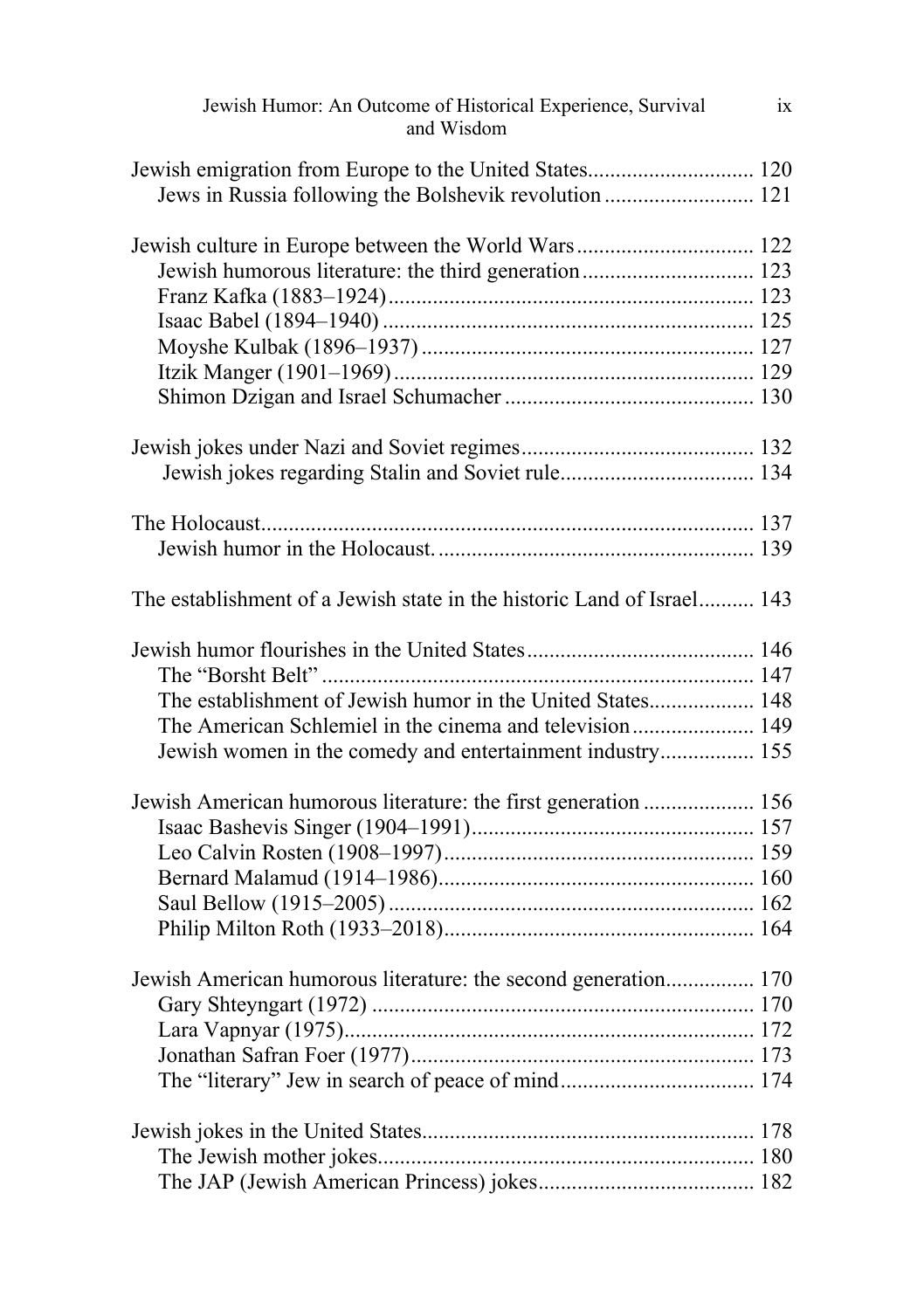#### Table of Contents

| Satirical humor in the pre-State period (1890-1948) 187                        |  |
|--------------------------------------------------------------------------------|--|
|                                                                                |  |
|                                                                                |  |
|                                                                                |  |
|                                                                                |  |
| Satirical humor in the State of Israel: the first period (1948-1963)  198      |  |
|                                                                                |  |
|                                                                                |  |
|                                                                                |  |
|                                                                                |  |
|                                                                                |  |
| Satirical humor in the State of Israel: the second period (1964-1993) 208      |  |
|                                                                                |  |
|                                                                                |  |
|                                                                                |  |
|                                                                                |  |
|                                                                                |  |
|                                                                                |  |
|                                                                                |  |
|                                                                                |  |
|                                                                                |  |
| Satirical humor in the State of Israel: the third period (1993 to present) 230 |  |
|                                                                                |  |
|                                                                                |  |
|                                                                                |  |
|                                                                                |  |
|                                                                                |  |
|                                                                                |  |
|                                                                                |  |
|                                                                                |  |
|                                                                                |  |
|                                                                                |  |
|                                                                                |  |
|                                                                                |  |
|                                                                                |  |
|                                                                                |  |
|                                                                                |  |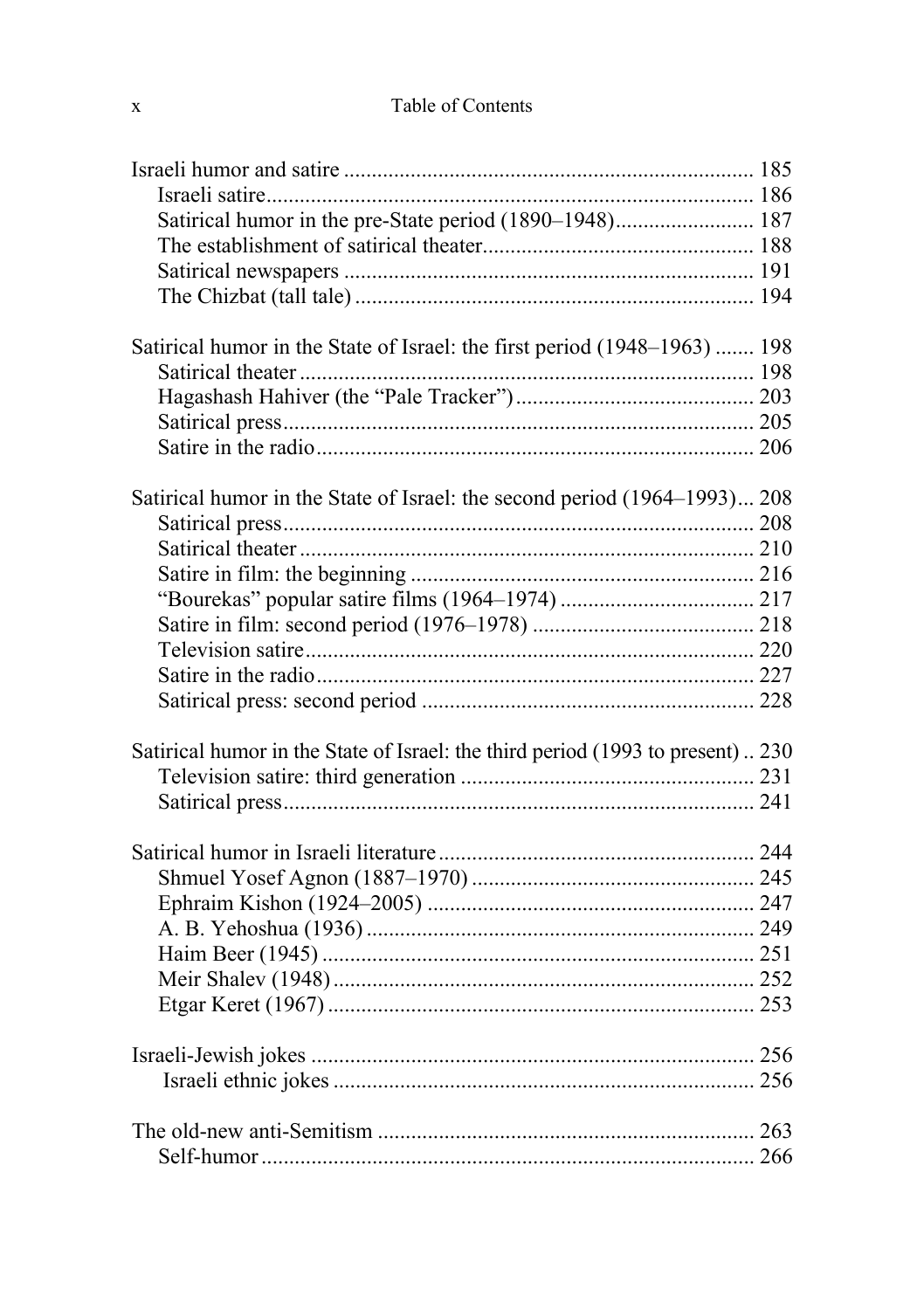| Jewish Humor: An Outcome of Historical Experience, Survival xi<br>and Wisdom |  |
|------------------------------------------------------------------------------|--|
|                                                                              |  |
|                                                                              |  |
|                                                                              |  |
|                                                                              |  |
|                                                                              |  |
|                                                                              |  |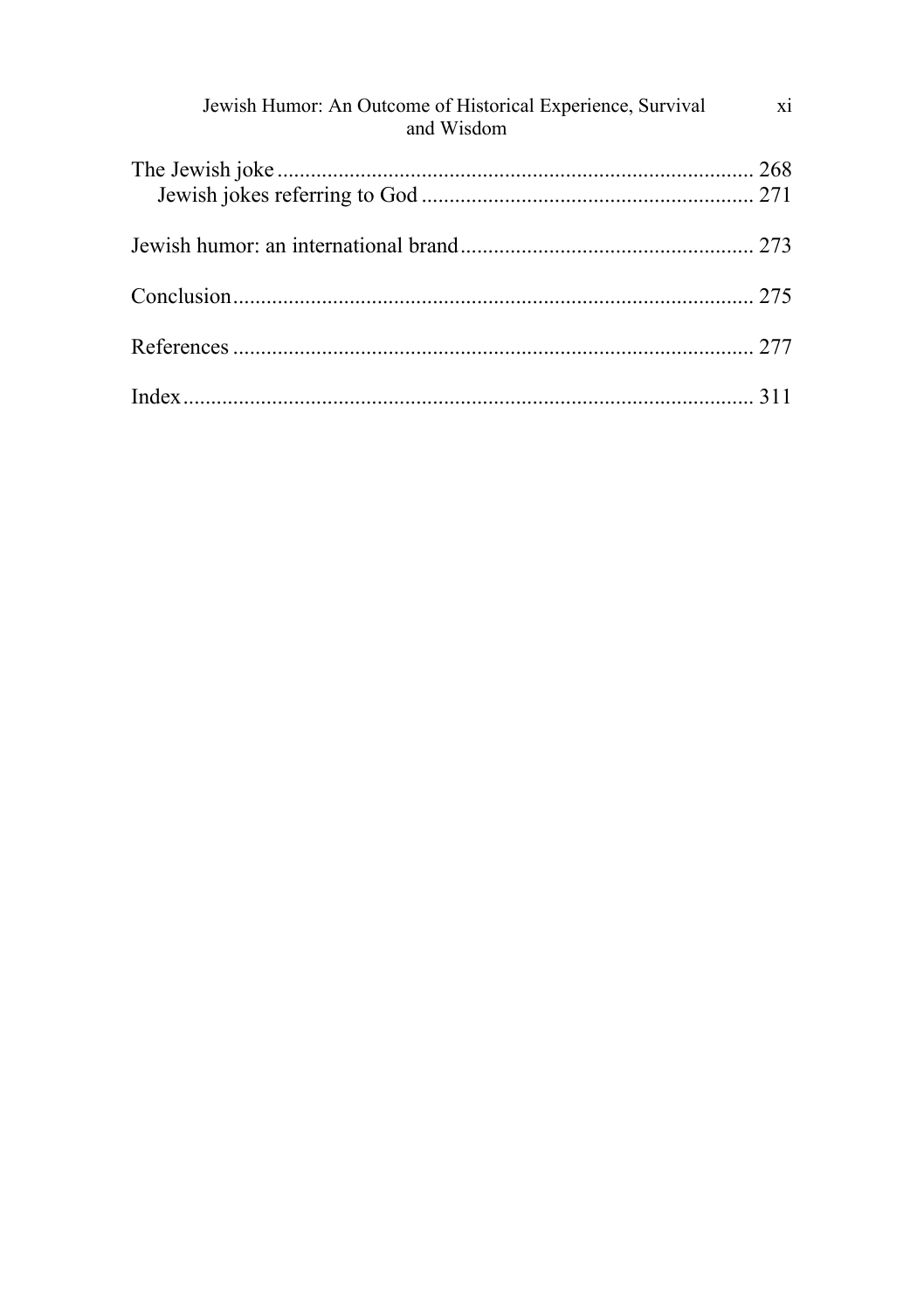### ACKNOWLEDGEMENTS

The book *Jewish Humor* relies on primary sources, such as the Bible, the Midrash, the Talmud, classical prose, theatre plays, movies, TV series, and joke books. Many studies in sociology, psychology, literature, linguistics, folklore, ethnic humor, Jewish humor, and more helped me deepen my understanding of the multifaceted puzzle that is Jewish humor. All these contributors to the world of Jewish humor have my sincere thanks. Furthermore, I wish to thank Prof. Judith Stora-Sandor for her book, *L'Humour Juif dans la Literature*, which was specially printed for me and inspired this work. Many thanks to the author and playwright Yehoshua Sobol for his contribution to the theatre section, to Prof. Nurit Yaari for her insights on theatre, to Dr. Yaniv Goldberg for his friendship and technical help on the Bible, the Midrash, and the Talmud sections, to Dr. Yeshayahu Ben Pazi and Dr. Yehuda Youngster for their good advice regarding the Midrash and the Talmud, and to Dr. Ruhama Elbag for her literary insights. Many thanks to Jonathan Boxman for the editing process, to Joanne Ella Parsons for the proofreading, to Amanda Millar the typesetting manager, and Courtney Dixon the book's cover designer, as well as Adam Rummens, the commissioning editor of Cambridge Scholars, and the staff that took part in the process for publishing this book. Special thanks to Dan Raviv for his generosity and support. Finally, I would like to thank my partner, Avivit, for her continued support in completing this important book.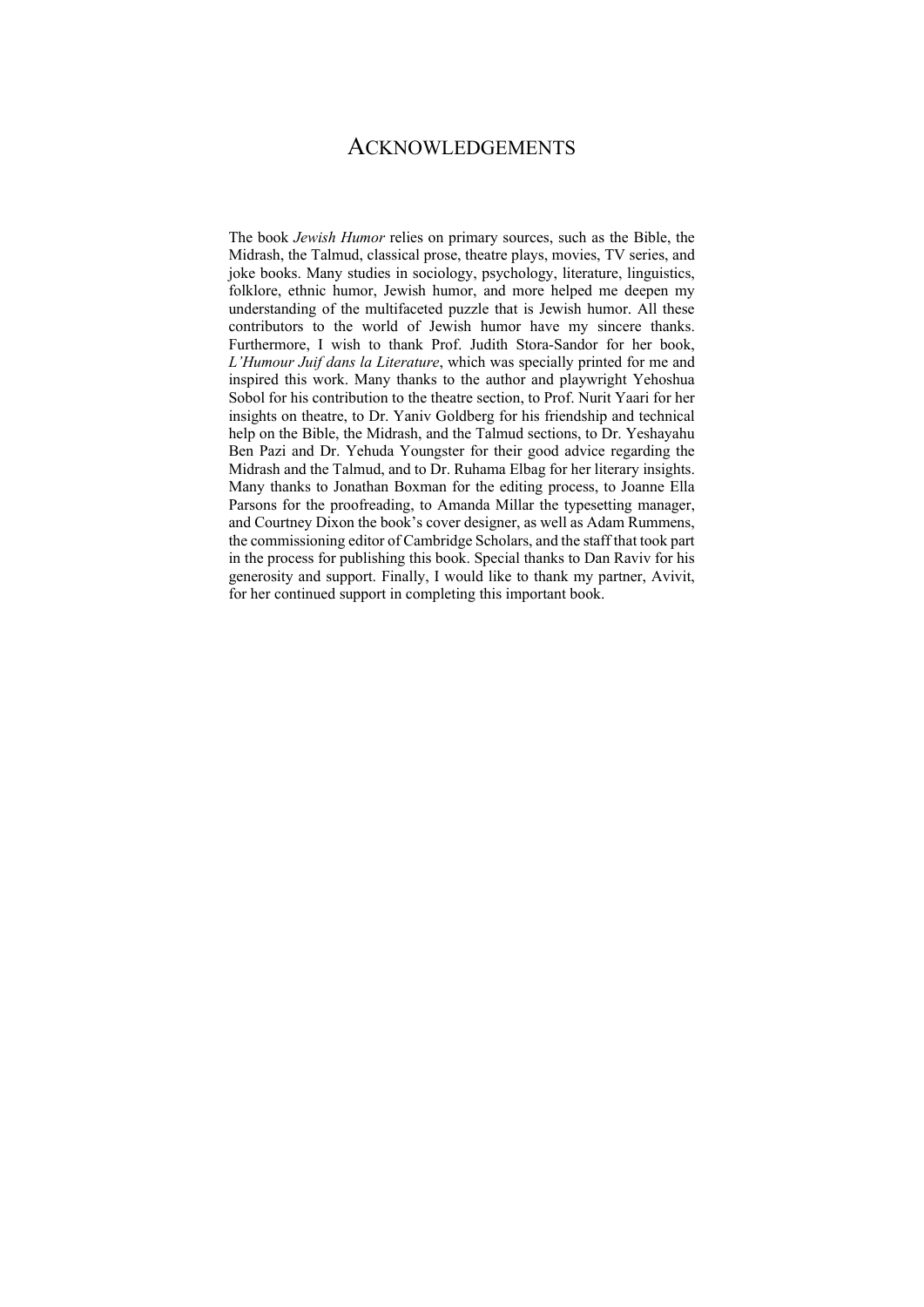## **PREFACE**

I am a second-generation descendant of Holocaust survivors. I only became aware of this a year before my father died at the age of eighty-nine. My parents and grandparents are natives of Romania, which was allied with Nazi Germany during the Second World War, and they and my other family members personally experienced the events of the Holocaust and the anti-Semitic persecution which preceded it. In the late 1930s and the early 1940s, hatred of the Jews in Romania reached unprecedented heights. The Jews of Romania were forced to wear yellow patches on their clothes which identified them as Jews. They were deprived of their possessions, their homes, and their factories and businesses; fired from their workplaces; expelled from the professional associations they were previously affiliated with; and were often left with no means to support themselves, effectively depriving them of the means to survive. In 1941, the pro-axis government of Romania under Ion Antonescu, decided to exterminate the Jews of Romania, who numbered some seven hundred and fifty thousand souls out of a total Romanian population of sixteen million. Jewish men were taken away from their families, sent to forced labor camps, and made to work digging ditches and canals, paving roads, and laying down railroad tracks in harsh conditions. Over half of the Jews of Romania were murdered by the Romanian government through death marches, orchestrated pogroms, expulsions, and mass murder in the notorious region of Transnistria. A considerable portion of the Romanian population actively took part in the murder of Jews and the looting of their property.<sup>1</sup> As a child and throughout my adulthood, my father would occasionally share with me two stories about his experiences during the Holocaust. What they both had in common was their humor. The first story concerned a period when he was interned in one of the forced labor camps. He would occasionally bribe one of the guards who permitted him to leave the camp to refresh himself. He utilized the short time he was given to sell merchandise in the local markets––my father was a wholesaler of fabrics and lingerie prior to being interned in the slave labor camp––to earn a little money, as well as to drink some wine in the local bar before he returned to the camp. He saved some of his profits on these expeditions for bribing the same guard to let him have another

 $<sup>1</sup>$  Enchel, Jan. 2002.</sup>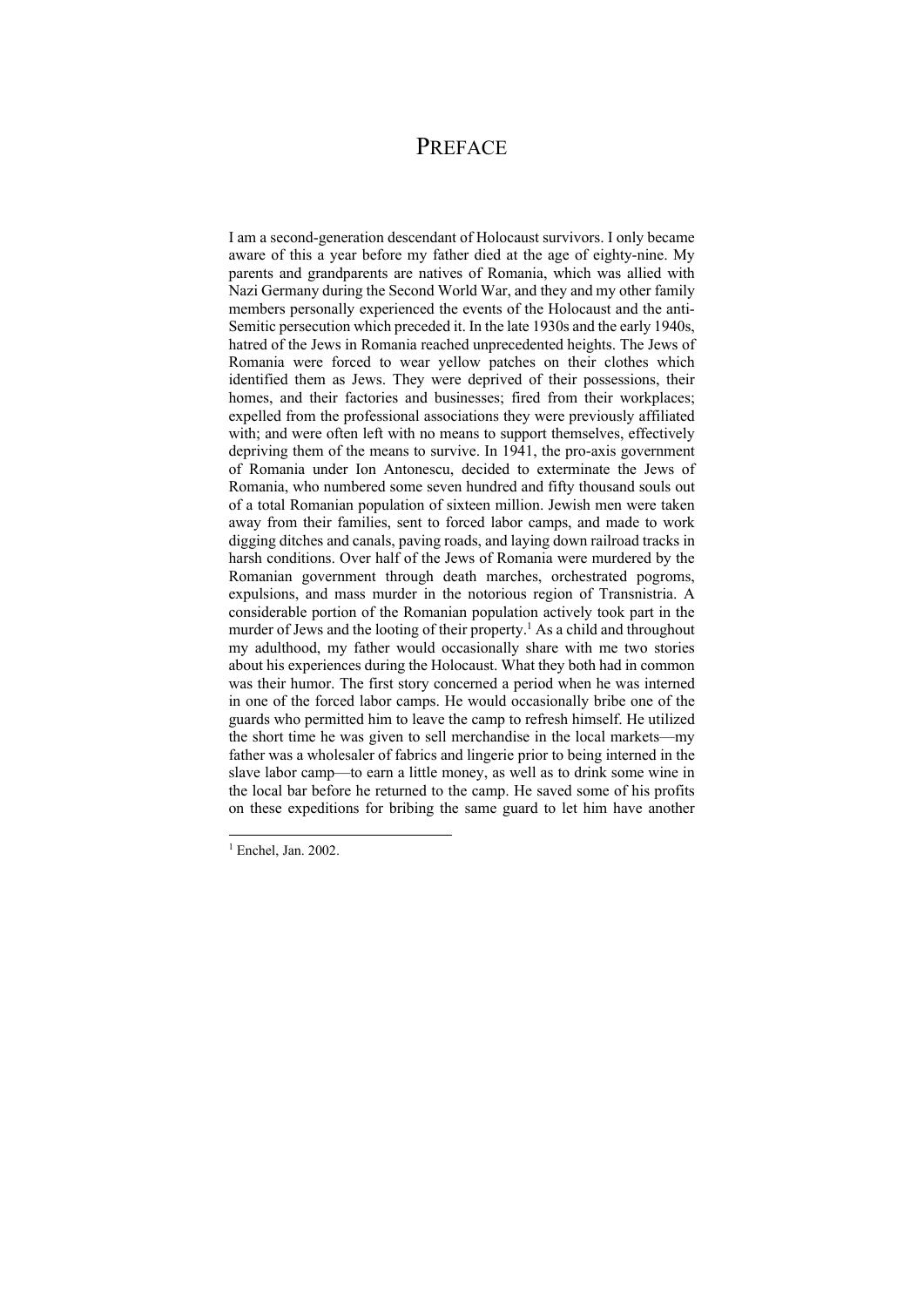round in the market. The second story, whose meaning I only understood many years after I first heard it, concerned the summoning of my father, together with many other Jews, to the train station, where a Romanian army officer selected who he judged fit for forced labor and shipping to the slave labor camps. Others were selected for transportation on trains which led to the death camps of Transnistria. When my father's turn before the officer came, he had an idea. He lowered his pants to half-mast and said "Sir officer, look, my intestines are hanging out"––my father had had his appendix removed many years earlier, leaving a bulge in his lower stomach which he revealed to the officer––and the Romanian officer was so mortified with embarrassment that he yelled at him to raise his pants and get the hell out. That was how my father survived. My father, myself, and my siblings all laughed at both stories every time he told them, and he repeated them many times. This was my father's way of coping with the horrific events he experienced during the Holocaust and it was also a way to state that he was victorious after all. When I matured, I asked him what happened in Romania during the Holocaust and his reply was always "Nothing happened in Romania." One of my neighbors, himself a native of Romania, proposed that my father apply to receive compensation for the slave labor he was forced to perform during the Holocaust. When I raised this proposal to my father, he responded with laughter, "What are you talking about? I'm no Holocaust survivor!" When my father grew old and required medical aid, I applied on his behalf to secure him a Holocaust survivor stipend. He was immediately recognized as a Holocaust survivor and, for about a year, he received a small stipend before dying. Only then did I understand that my father was indeed a Holocaust survivor. My father's sense of humor was transmitted genetically to my brother, my sister, and myself. I received it to a greater degree and made humor into my profession. I have written comic scripts and plays, and actively played and directed various comic plays. I have studied the field of humor for several decades, focusing on the study of Jewish humor. Today, I lecture in academic institutions in Israel and abroad in the field of the sociology and the psychology of humor. Furthermore, I lecture to the public at large about humor and positive thinking as a way of life. My family story is a single instance in the life story of the Jewish People. The ability to convert harsh, and sometimes inhuman conditions into humorous situations is one of the main defining characteristics of the Jewish people. This is another reason that I decided to study Jewish humor and to share it with the readers of this book through recounting the unique journey in which Jewish humor developed.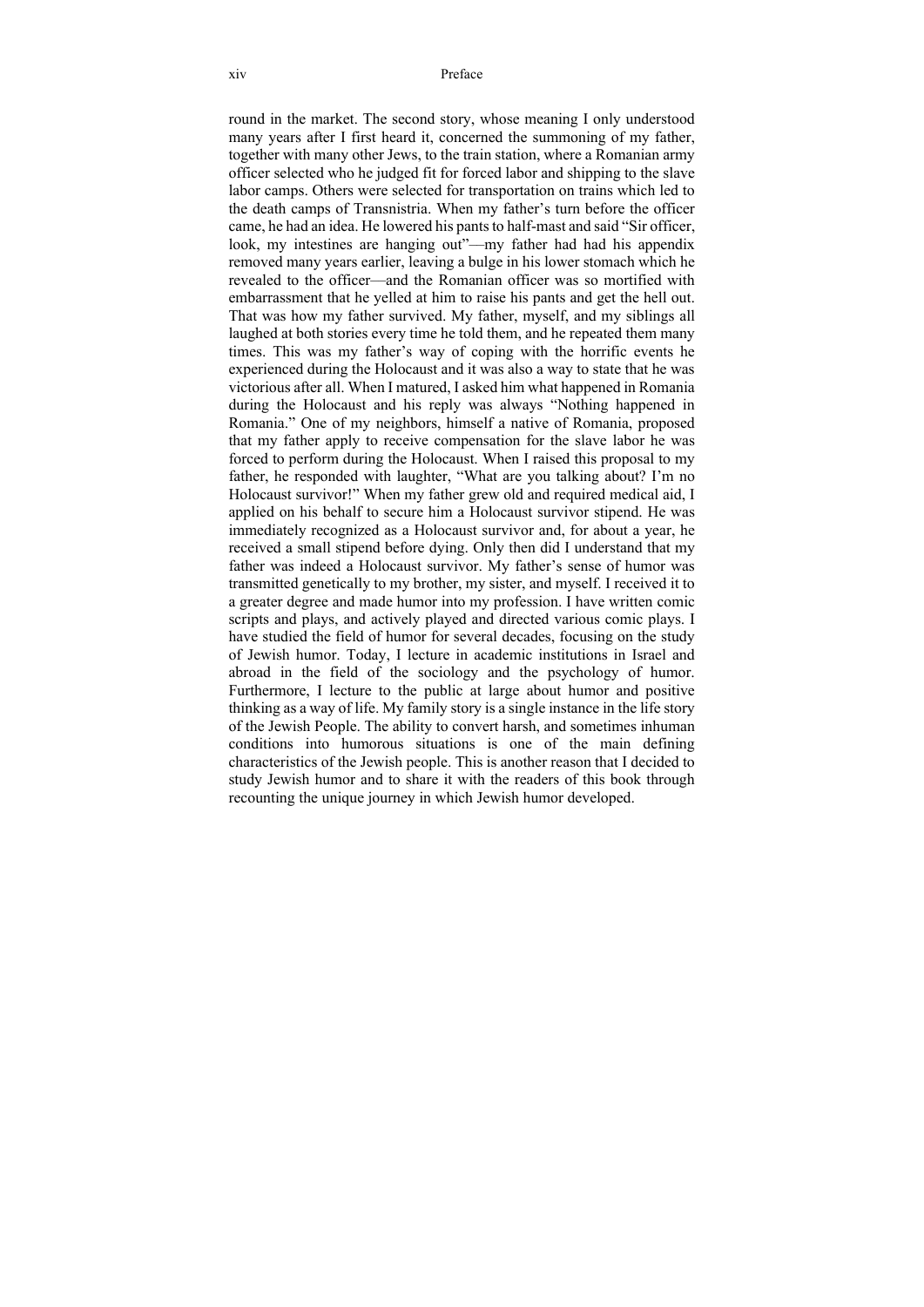I wish you the greatest possible enjoyment in reading this book about Jewish humor and dare to hope that this book will inspire you to add a pinch of humor and laughter to your own lives.

—Prof. Arie Sover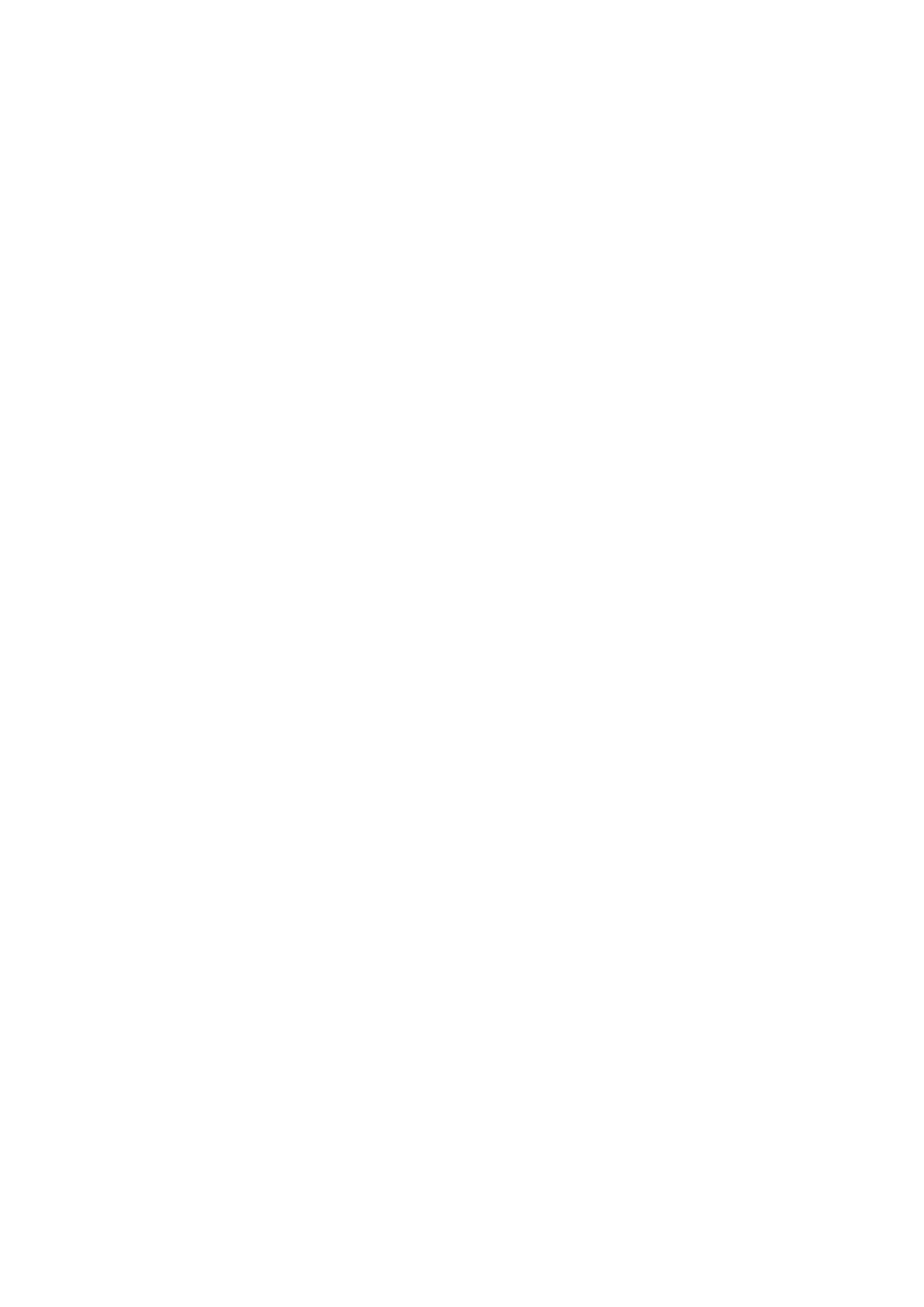# **INTRODUCTION**

Jewish Humor encompasses a long history from biblical times to the present day. It also includes a wide spectrum of styles that are expressed in various fields, including the Bible, the Talmud, poetry, literature, folklore, jokes, movies, and television series. This book focuses upon three sociogeographic regions where most of the Jewish people lived and where Jewish humor was created, developed, and thrived: Eastern Europe, the United States, and Israel. Despite the cross influences and similarity in certain aspects of the humor that developed in these three regions, each one has its own distinct characteristics. It is important to note that Jewish humor existed in other, smaller, Jewish communities, such as Central and Western Europe, North Africa, Latin America, and the Middle East.<sup>2</sup>

This book is a complicated mosaic based on three central components of Jewish life: historical experience, survival, and wisdom. One cannot understand Jewish humor without referring to the various factors which led the Jewish people to create it. It is generally assumed that a book intended to explain the humorous characteristics of a given nation will refer almost exclusively to its humorous products. This is, in fact, what many studies concerning Jewish humor do. In my book, I decided to take a different approach which I think is more appropriate. I took into account that humor is not a self-sufficient entity. Rather, it is interwoven with the reality and life experiences of those who produce and consume it. Therefore, in order to reach the creative roots of Jewish humor, I understood that it was necessary to refer to the entire tapestry of Jewish life throughout the long history of the Jewish people, while focusing on the primary factors which influenced their development. In this book I have interwoven an overview of some of the main harsh experiences the Jewish people have suffered over various periods––antisemitism, Blood Libels, pogroms, expulsions, and extermination––into the humor these experiences created. Furthermore, the harsher the environment the Jews lived in, the more they dedicated themselves to strengthening Jewish wisdom through expanding literacy and scholarship.

<sup>2</sup> Sover, Arie. 2015.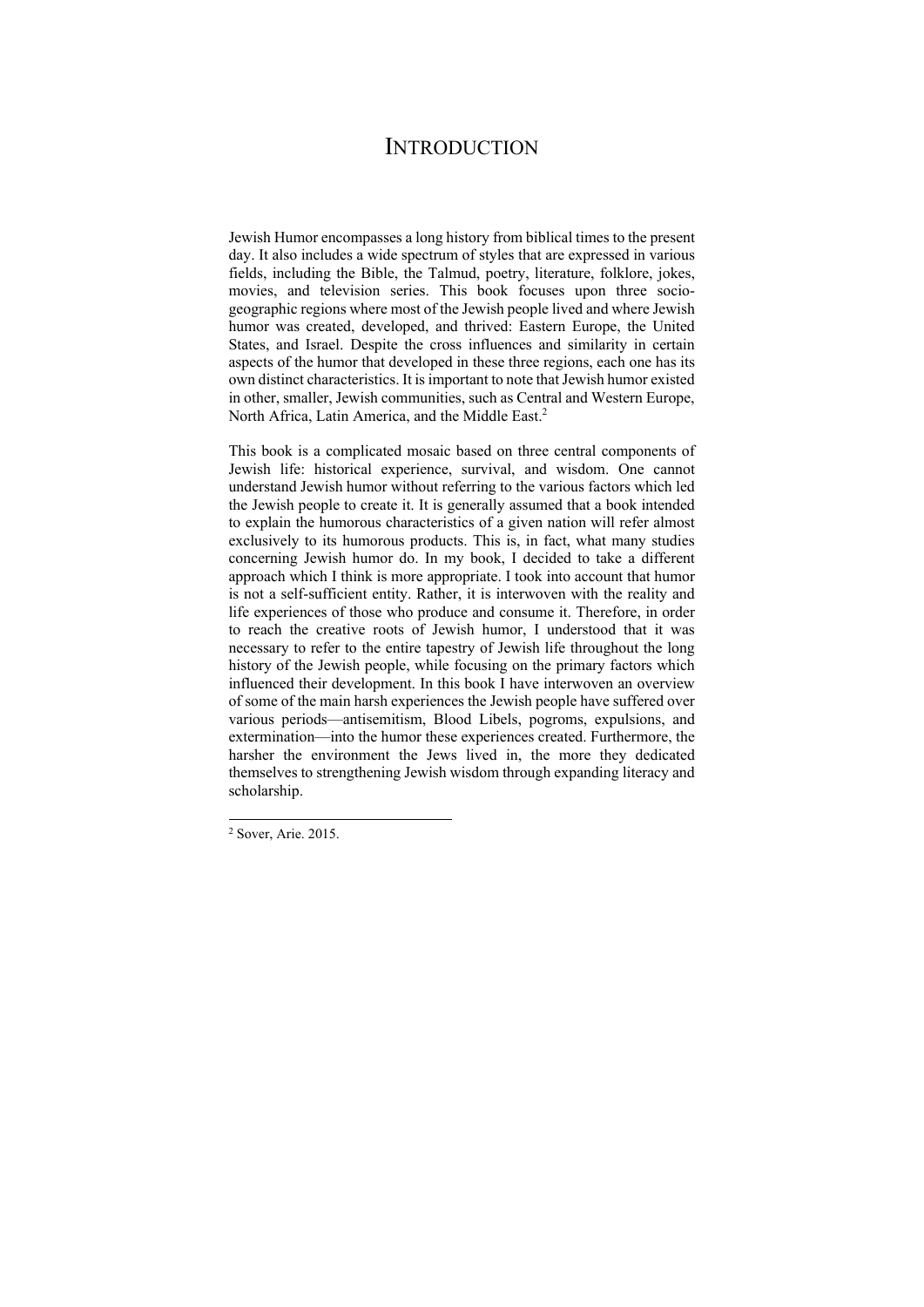# LITERACY AND CRITICAL JEWISH THOUGHT

Jewish culture encourages debates and deliberations, the asking of questions and the seeking of creative solutions to any question, even those which seemingly appear to have no solution. Indeed, the Bible is filled with lively dialogue between the ancient leaders of the Jewish people and God, including questioning and challenging divine motivations and decisions. Sometimes, these debates have led God to shift his position. The relationship of equals between God and man, as it is expressed in the Bible, has influenced the Jewish people by encouraging free thought, which has made questioning and doubting everything a normative attitude that also underlies and permeates Talmudic studies. The Talmud, which became the center of gravity for Jewish scholarship in the Diaspora, deals with the constant interpretation and reinterpretation of the Mishnah and the Midrash. Through a learning method based on constant doubting and questioning, in depth deliberations, and asking critical questions that would later be called Pilpul (quibbling), the minds of the Talmud scholars sharpened, producing what would later be called "the Jewish mind", which was expressed in all fields of life, such as science, the economy, medicine, agriculture, art, and also in the creation of Jewish humor. It is frequently said that if you ask a Jew a question he will respond with another question. In other words, the conversation does not end with his initial response but continues in a new direction provided by the new question.<sup>3</sup> The importance of literacy for the Jewish people is illustrated in the text below by Maimonides  $(12<sup>th</sup>$  century CE) in the following four sections (Halakhot Limud, Torah, Chapters 1–2). The text is focused on the main points and has undergone some editing to clarify its meaning to the modern reader.

1- The individual's obligation to study:

Just as a person is obligated to teach his son, so too is he obligated to teach his grandson. [...] Furthermore, this charge is not confined to one's children and grandchildren alone. Rather, it is a mitzvah (obligation) for each wise man to teach all students, even though they are not his children […] Also,

<sup>&</sup>lt;sup>3</sup> Some view Cain's reply to God as the first example in the Bible for this type of dialogue: "Where is your brother Abel?" God asks Caine.

 <sup>&</sup>quot;Am I my brother's Keeper?" replies Caine (Genesis 4: 9).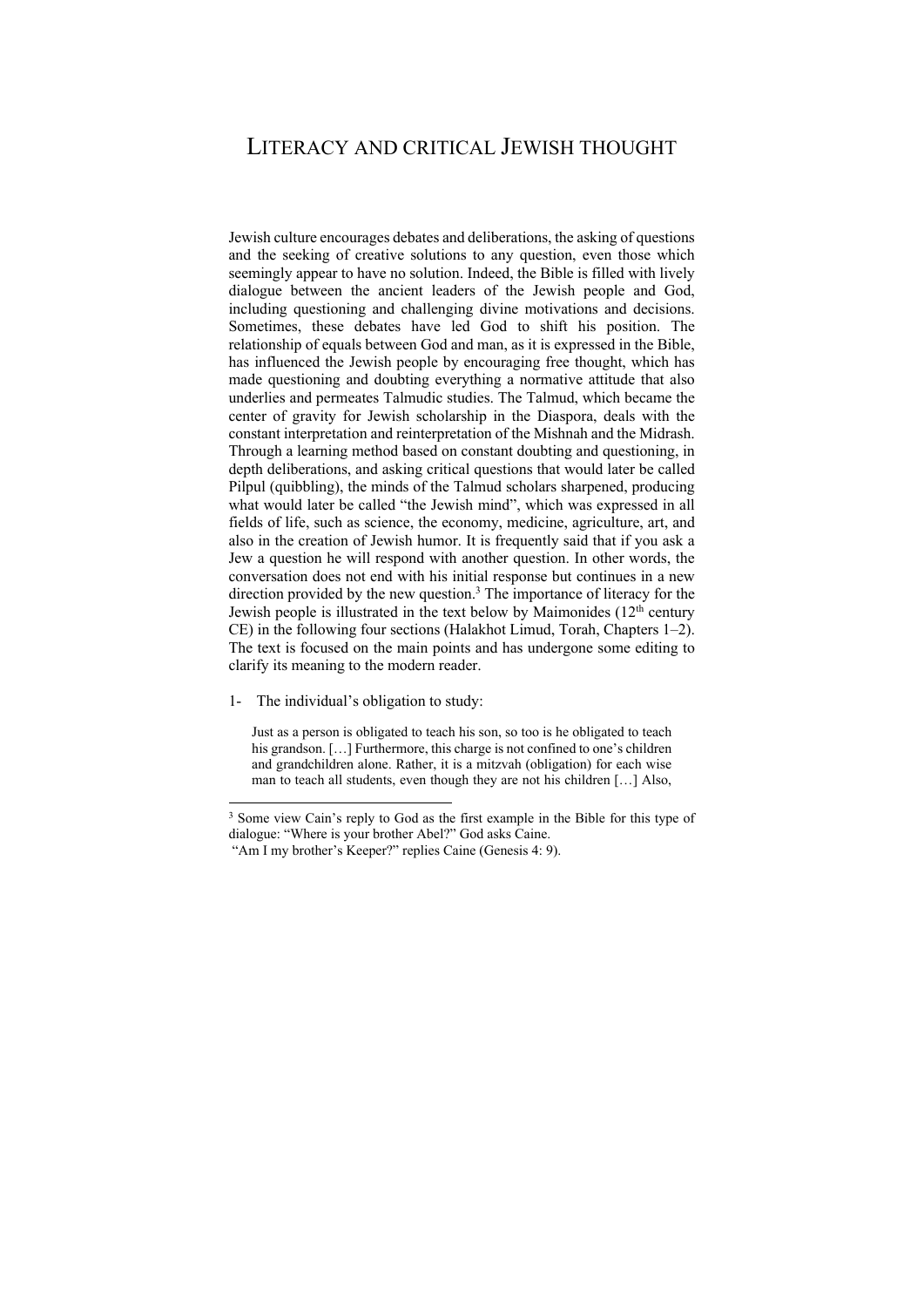one is obligated to hire a teacher for one's son, while one is not required to undertake any expense to teach a colleague's son. […] A person who was not instructed by his father is obligated to arrange for his own instruction. [...] Similarly, in every place, one finds that study takes precedence over deed, for study brings about deed. However, deed does not bring about study. A person should always study the Torah and, afterwards, marry. If he marries first, his mind will not be free for study. However, if his natural inclination overcomes him to the extent that his mind is not free, he should marry, and then study Torah. At what age is a father obligated to teach his son Torah? When he begins to speak. […] Afterwards, he should teach him selected verses, little by little, verse by verse, until he is six or seven–– depending on his health––at which time he should take him to a teacher of young children. If it is local custom for a teacher of young children to take payment, he should be paid. The father is obligated to pay for his instruction until he can read the entire written Torah. In a place where it is customary to receive a wage for teaching the written Torah, one is permitted to do so. However, it is forbidden to take a wage for teaching the Oral Law.

#### 2- Study until the day a Jew dies:

Every Jewish man is obligated to study the Torah, whether he is poor or rich, whether his body is healthy and whole or afflicted by difficulties, whether he is young or an old man whose strength has diminished. Even if he is a poor man who derives his livelihood from charity and begs from door to door, even if he is a husband and a father of children, he must establish a fixed time for the study of the Torah during the day and at night as commanded: You shall think about it day and night. The great Sages of Israel included wood choppers, water drawers, and blind men. Despite these difficulties, they were occupied with Torah study day and night. […] Until when is a person obligated to study Torah? Until the day he dies, as is said: Lest you remove it from your heart, all the days of your life. Whenever a person is not involved with study, he forgets.

#### 3- Division of time in the day for study:

A person is obligated to divide his study time in three: one third should be devoted to the Written Law; one third to the Oral Law; and one third to understanding and conceptualizing the ultimate derivation of a concept from its roots, inferring one concept from another and comparing concepts, understanding the Torah based on the principles of Biblical exegesis. Until one appreciates the essence of those principles and how the prohibitions and the other decisions which one received according to the oral tradition can be derived using them. The latter topic is called Gemara (Talmud). […] He should spend three reading the Written Law; three, the Oral Law; and three, meditating with his intellect to derive one concept from another.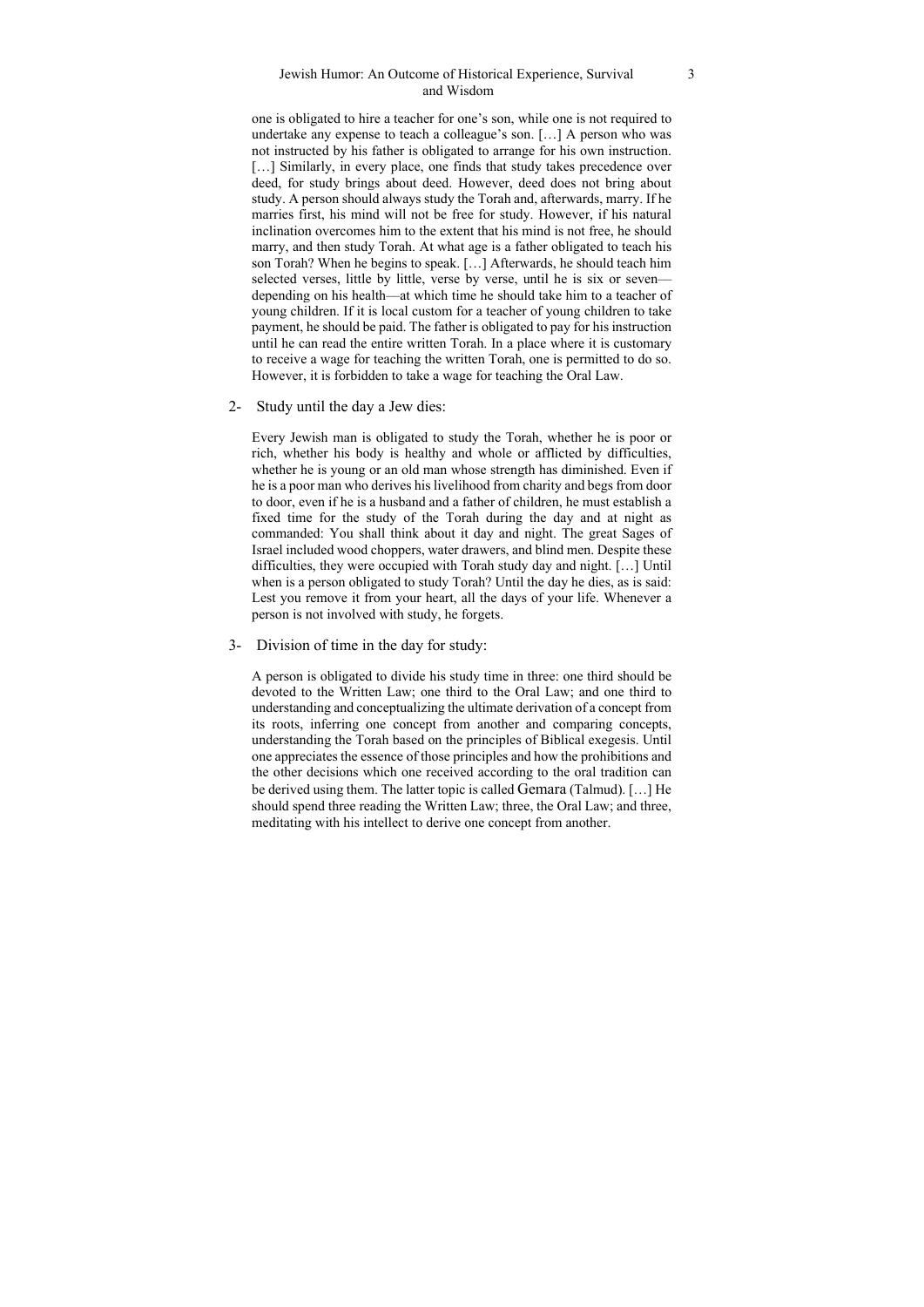$[...]$ 

However, when a person increases his knowledge and does not need to read the Written Law, or occupy himself with the Oral Law constantly, he should study the Written Law and the oral tradition at designated times. Thus, he will not forget any aspect of the laws of the Torah. However, he should focus his attention on the Gemara alone for his entire life, according to his ambition and his ability to concentrate.

#### 4. The community's obligations and instruction methods:

Teachers of small children should be appointed in each land, region, and village. If a village does not have children who study Torah, its populace is placed under a ban of ostracism until they employ teachers for the children. [...] Since the world exists only by virtue of the breath coming from the mouths of children who study the Torah. Children should be brought to study under a teacher's instruction at the age of six or seven, according to the child's health and build. Below the age of six, he should not be brought to a teacher. The teacher should sit and instruct them the entire day and for a portion of the night, to train them to study during the day and night. The children should not neglect their studies at all, except at the end of the day on the eve of the Sabbaths and festivals and on the festivals themselves. On the Sabbath, they should not begin new material. However, they should review what was learned already. The children should never be interrupted from their studies, even for the building of the Temple. A teacher of children who leaves the children and goes out, or remains with them but performs other work, or is lazy in their instruction, is included in the admonition of cursed be he who performs God's work deceitfully. Therefore, it is only proper to select a teacher who is God-fearing, teaches them at a fast pace, and instructs them carefully. A maximum of twenty-five students should study under one teacher. If there are more than twenty-five, but fewer than forty, an assistant should be appointed to help him in their instruction. If there are more than forty students, two teachers should be appointed. A child may be transferred from one teacher to another teacher, who can teach him at a faster pace, regarding the Written Law itself or grammar. This applies when both are in the same city and there is not a river between them. However, a child should not be forced to travel from city to city, or even from one side of the river to the other in the same city, unless there is a strong bridge, which is not likely to fall readily, over the river.

Jewish literacy was extensive, even in antiquity. Recently discovered archaeological findings, show that in the late seventh century BCE, literacy among the Jews in Israel was highly developed in comparison to other nations.4 By the first century BCE, an unprecedented phenomenon had

<sup>4</sup> Faigenbaum-Golovin, Shira, *et al*. 2016.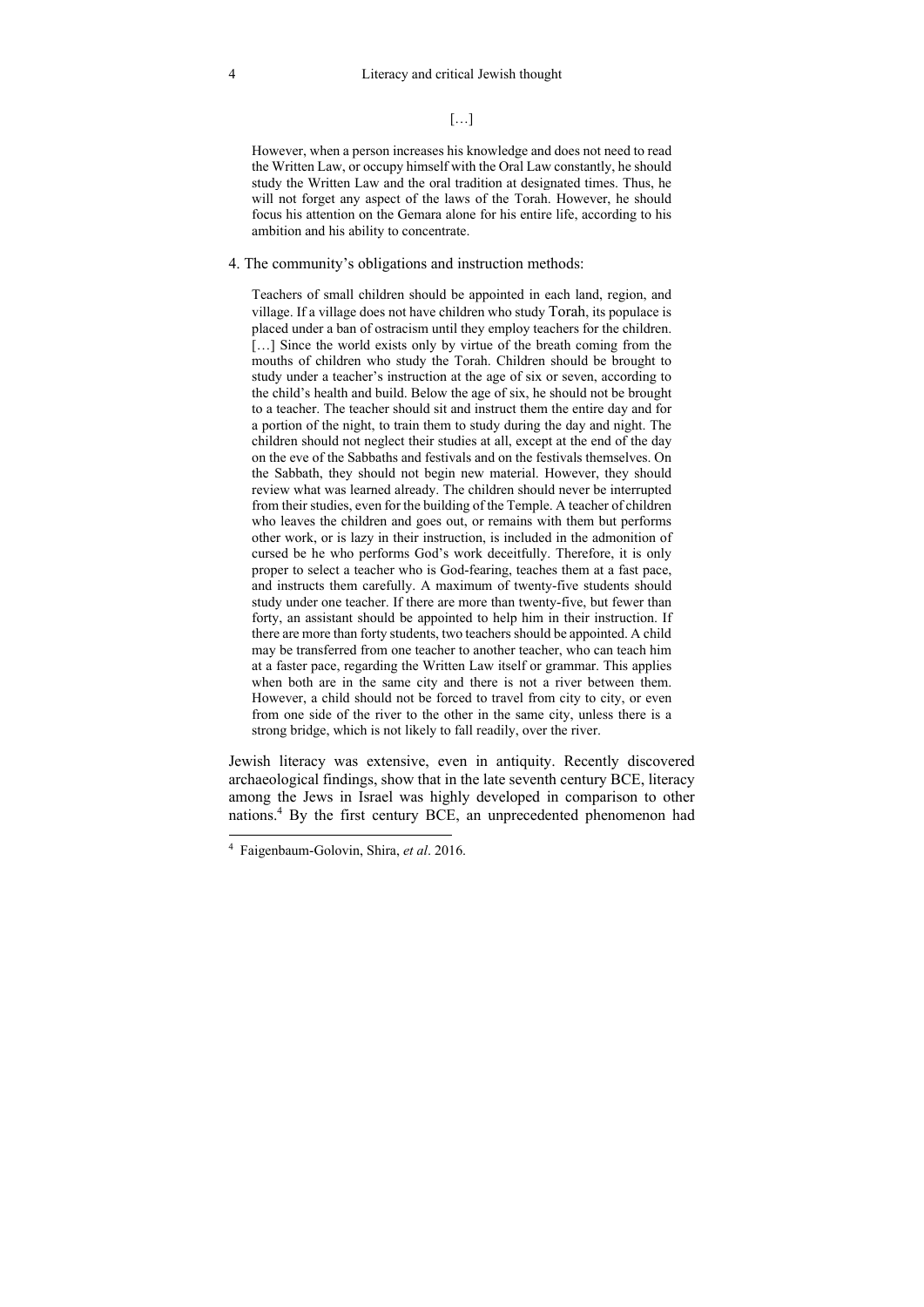arisen amongst the Jews. Every male Jewish child from the age of four or five was obligated to study reading and writing in schools (placed in community centers such as synagogues), as well as the Torah and its interpretation. This study continued into adult life as well.<sup>5</sup> The Jews sharpened their mind through critical interpretation, by studying the Midrash and then the Talmud. In other words, over a period of two thousand years the Jewish nation was the most literate and educated nation on earth. Until the seventeenth century, only the elites in the Christian and Muslim worlds (such as priests, nobles, and the wealthy) were literate, granting them a monopoly on power.<sup>6</sup>

The importance of studying amongst the Jews can also be seen in marriage. Whoever was considered to be a "Talmid Chacham" (an outstanding student), even if his wealth or family status was low, was automatically considered a member of the social elite and a highly desirable catch. Even if an outstanding student came from a poor house, he could still aspire to marry a wealthy girl whose family would support him throughout his studies for his entire life. Furthermore, his own children would retain some of his stature and be considered a good catch when their time came, simply on account of being the children of an outstanding student. This custom exists to the present day among ultra-orthodox Jews.

<sup>5</sup> Stora-Sandor, Judith. 1984: 35.

<sup>6</sup> Houston, R. 2014: 1–9.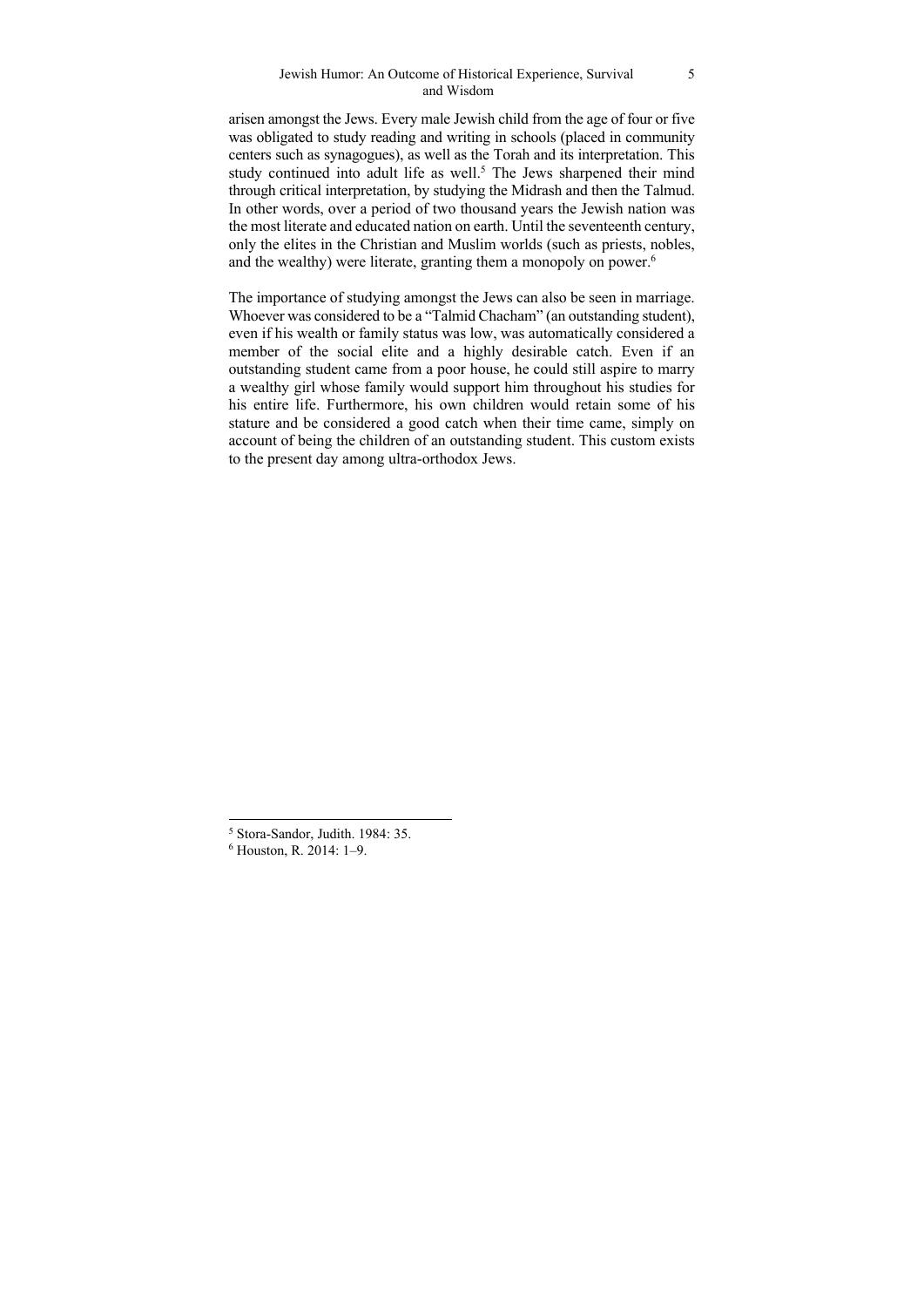### THE SOURCES OF JEWISH HUMOR

One of the more common claims in the field of Jewish humor studies is that the roots of modern Jewish humor are in the Old Testament and the other religious scriptures of the Jewish people, and particularly in the Midrash and in the Talmud.<sup>7</sup> Conversely, there are others who claim that the Jewish holy texts are serious and lacking humor.<sup>8</sup> My own familiarity with the Old Testament did not leave me with the impression that humor is a central part of the canonical text. I decided to examine the scriptural text itself, in depth.

#### **The Bible**

Religious texts are generally perceived as serious and that they must be approached respectfully, even reverentially. Humor and laughter are by nature subversive and adversarial to the existing or perceived order. Accordingly, humor might undermine the seriousness expected from these texts. God, the dominant figure in the Bible, is characterized by many attributes: a merciful and compassionate God, a God of vengeance, a God of bountiful grace and mercy, the supreme judge of all under heaven, and so on. Humor is not among the qualities attributed to God. In addition, the biblical text contains few references to humor and laughter in comparison to its large scope. However, the attempts to seek expressions of humor in the Bible, or even signs of humor, somehow manage to illuminate certain texts which can be interpreted as indicating humor. Usually, the events towards which humor is attributed are tales (rather than, for example, prophecy or religious law, which are hardly matters for levity). Such tales include the messenger's/angel's announcement to Abraham and Sarah that they will have a son named Isaac; the destruction of Sodom and Gomorrah; the cunning Laban the Aramaean, who seeks to marry his daughter Leah to

<sup>7</sup> Bonham, Tal, D. 1988; Chotzner, Josef. 1905: 1-12; Dauber, Jeremy. 2017: 174– 183; Friedman, Hershey H. and Friedman, Weiser, Linda. 2014: 70–75, 80–87, 90– 99; Friedman, Hershey H. 2000: 258–285; Good, Edwin, M. 1965; Jemielity, T. 1992; Knox, Israel. 1969; Lang, Dov, B. 1962; Radday, Yehuday, and Brenner, Athalya. 1990; Stora-Sandor, Judith. 1984: 38–39, 56–57.

<sup>8</sup> Morreall, John. 2001; Roeckelein, J. E. 2002; Whitehead, North Alfred. 1954: 30, 109, 199, 355–357.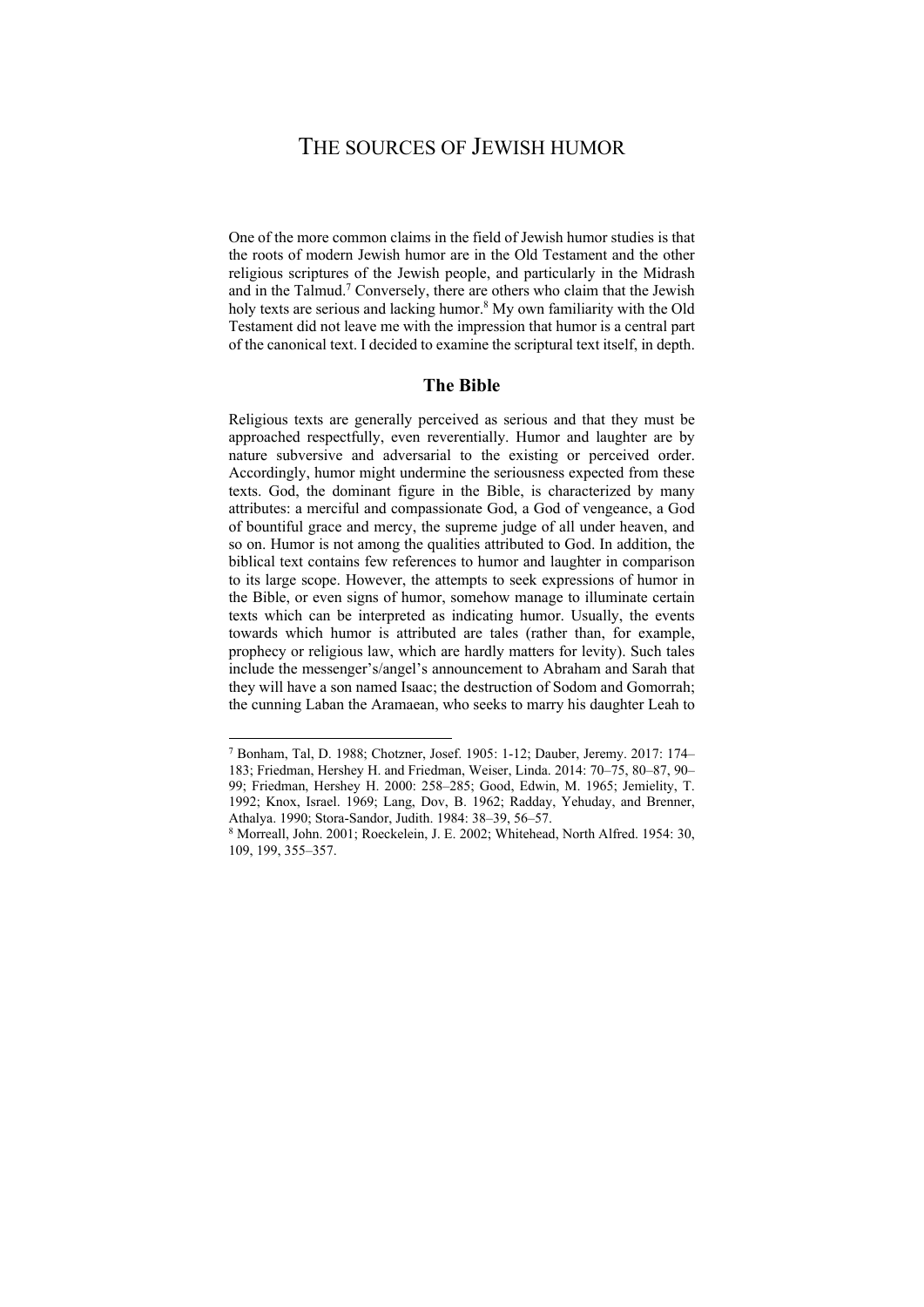Jacob; the story of Jacob and Rachel and how Jacob outsmarted Laban; the story of Joseph the interpreter of dreams and the wife of Potiphar; the stories of Moses; Balaam and his she-ass; the description of Elijah's mockery of the priests of the Baal; the story of Jonah the prophet; and the book of Esther. None of these stories, with perhaps one or two exceptions, contain explicit humor. What they do contain is sophistication, cleverness, initiative, or cunning, but no humor, at least not explicit. When Joseph flees Potiphar's home naked because his robe remains clutched in the hands of Potiphar's lusty wife whose advances he refused, the reader must exercise his own imagination to extract some humor from the story (Genesis 39: 7– 20).

In the story of Balaam and his she-ass (Book of Numbers 22: 20–38), one can find, if one exercises certain interpretive license, a humorous overtone to the described exchange. God is wrathful because, contrary to his instructions, Balaam intends to curse the people of Israel as they approach the lands of Moab. God sends down an angel to stand in Balaam's path. Balaam cannot see him and only his she-ass can. The she-ass quite sensibly refuses to obey Balaam's instructions and walk into the angel standing before them, and so Balaam strikes her. The she-ass then begins berating Balaam in human speech for his unjust treatment. Finally, Balaam recognizes the angel and realizes he has sinned before God. Therefore, instead of cursing the people of Israel as Balak King of Moab required him to do, he blesses them. The scenes described above––Joseph's flight from Potiphar's home and the interaction between Balaam and his she-ass––may be creatively interpreted as containing humorous overtones. However, even if these stories do indeed contain this grain of levity, it is hidden/implicit and requires significant effort by the reader to be recognized. The composer of these stories made no effort to strengthen their humorous potential and one may conclude that this was not his intention. It seems that the moral or Halakhic principle at the center of these tales was the top priority of the author, rather than the humorous structure of the story, hence the ambiguity of their humor.

Another way to investigate the possible humorous contents of scripture is to seek out words that deal with laughter or glee. The words "laughter" or "mockery" appear in the Bible only thirty-three times in different permutations and situations, in ten out of twenty-four books making up the Bible. Furthermore, seventeen words indicating mocking, humiliating, play, or sexual play appear in various inflections––often these words have varying context and scholar-dependent interpretations. Given that the massive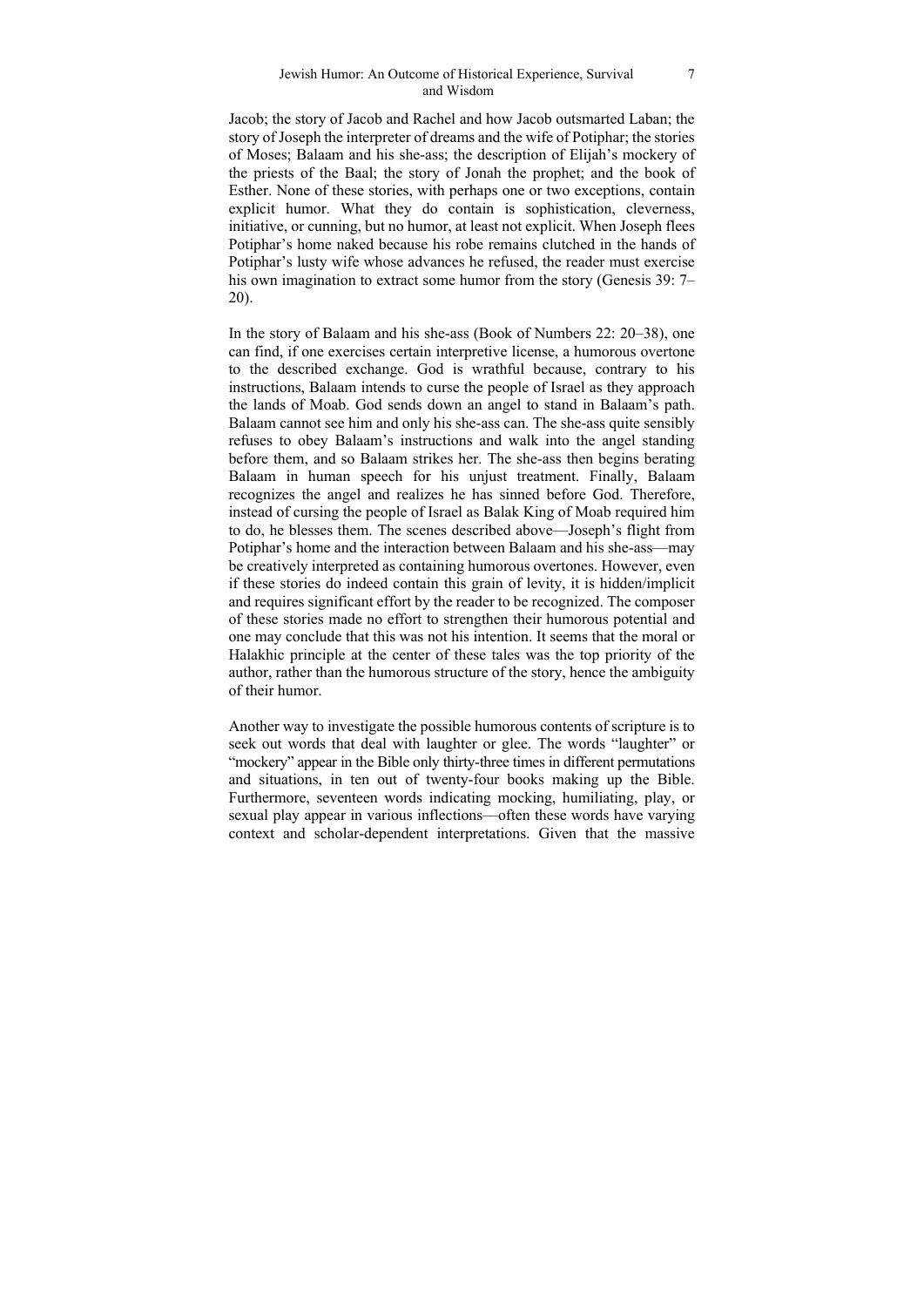twenty-four volume composition that is the Bible contains 306,758 words, and only thirty-three words that indicate laughter or relating to humor, this seems to be no more than a drop in the ocean, which is not representative of the ocean itself.

The question that the researchers should have asked is whether those who wrote the Bible stories and verses intended to use a humorous style or whether any humor implied in the biblical narrative is inadvertent. The answer seems obvious. The Bible contains no clear and explicit humor. There does not seem to be any intent by the authors to write in a humorous style. Furthermore, there is no complete text which can be said to have been written in a humorous style. The primary intention of those who composed the verses of the Bible seems to have been to transmit a very grave moral message, together with the laws and regulations required to fulfill that message. Those researchers who claim that humor does indeed exist in the Bible have tended to draw a continuous line between the modern Jewish humor that emerged in the eighteenth and nineteenth centuries and the biblical sources, in order to indicate that humor was a latent quality of Jewish history and peoplehood, which had not suddenly emerged *ex nihilo*. These researchers were wrong twice over. First, by trying to force through their interpretations of the existence of humor on the Bible, even though it is almost completely devoid of it. Second, they were looking for the wrong thing. They were looking for humor instead of seeking out the essential components from which modern Jewish humor sprung, namely, the freedom of thought and the critical thinking. Had those researchers sought the critical thinking that served as the foundation of Jewish wisdom, that first essential component of Jewish humor, within the Bible then they would have found greater joy and rewards in the Book of Books.

This sort of critical thinking is apparent in many of the volumes of the Bible. Ecclesiastes deals with the universal issues that man has long contemplated in every culture, such as the place of man in the world, divine providence, and divine justice. Furthermore, Ecclesiastes performs a logical philosophical inquiry regarding the significance of man and what path he should take in life to achieve happiness. The core of the Book of Job is based on the discussions between Job and his friends. These conversations are associated with a certain style of scriptural wisdom literature. This book is one of the earliest and finest examples of the deliberations concerning the doctrine of just punishment and reward. The opening statement of the argument is the bitterness of Job, who curses the day he was born and desires to die. The basic argument of Job's friends is that God judges the world justly, and one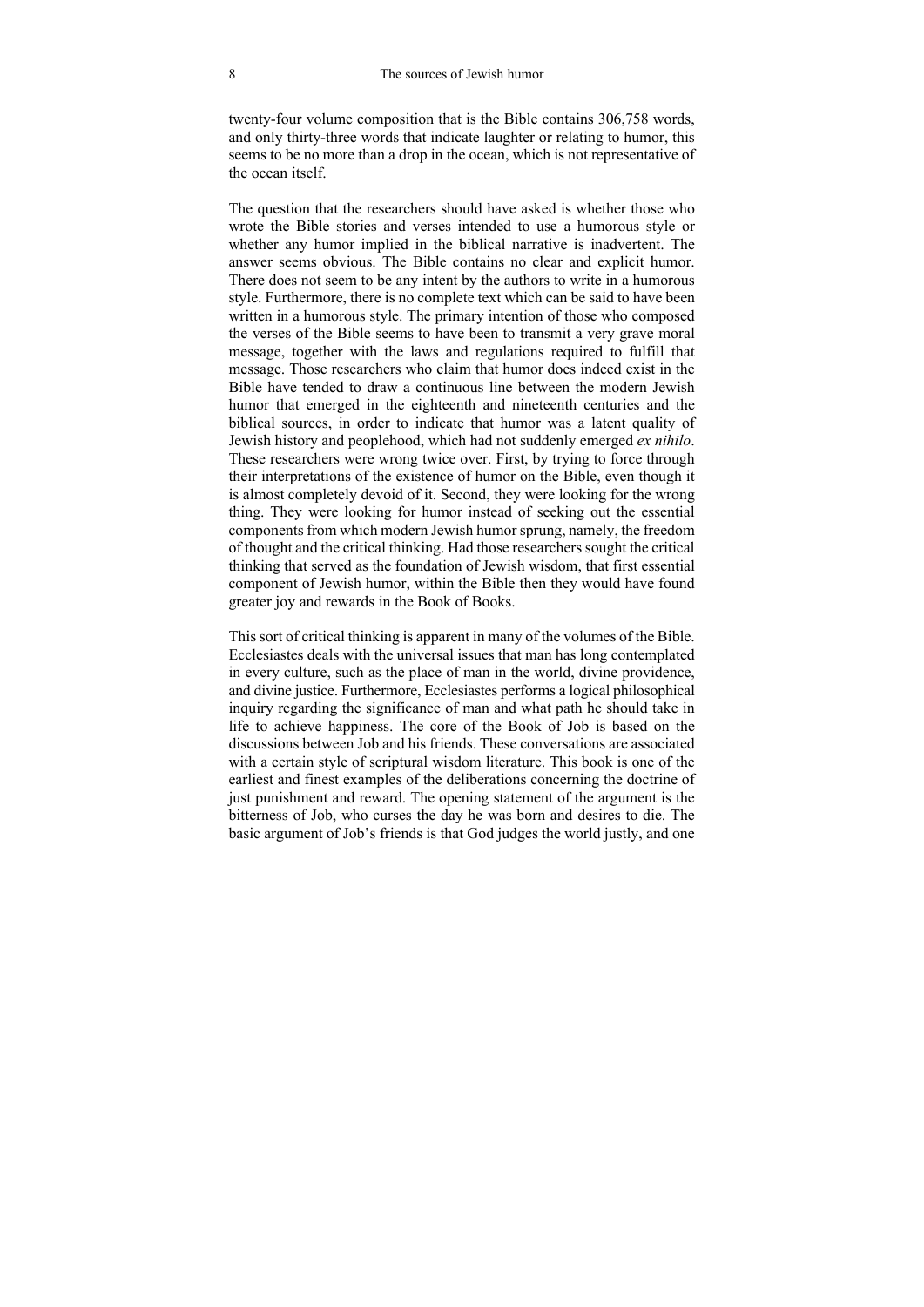simply cannot question him. If you are punished, states Eliphaz the Temanite, then there is no doubt whatsoever that indeed you have sinned, or else God would not have harmed you. Job, however, insists on his righteousness. This very insistence is a critical challenge to the assumption that a just reward for righteousness, as well as a just punishment for sin, can be relied upon. Eventually, God appears, in a very much Deus Ex Machina fashion, to say the final word in this debate, reprimanding Job's friends for failing to understand the foundations of divine justice and wisdom (Job 38: 1; Job 42: 7). Freedom of thought and critical thinking is therefore readily apparent in the many dialogues and debates that the Bible contains. Such critical dialogues, with claims and counter claims advanced by the contending participants, have taken place between the leading figures of the Jewish people and their God, as well as between the political leaders of the Jewish people and their prophets (who themselves frequently talked back to God). This dialogue might be initiated with a request or plea by man to God, with the resulting dialogue often being critical in both directions (God concerning man and man concerning God). The very existence of such dialogues between an omnipotent higher power and his creations; a dialogue which moreover casts doubt upon the demands of God is extraordinary.<sup>9</sup> In the story of the missions, Moses does his level best to dodge responsibility for the task God places upon him. In God's first revelation to Moses in the burning bush, God orders him to lead the people of Israel out of the Land of Egypt and into the Promised Land: the Land of Israel. Moses raises several arguments to evade the task he is required to perform:

But Moses protested to God, "Who am I to appear before Pharaoh? Who am I to lead the people of Israel out of Egypt?" […] Then Moses said to the LORD, "Please, Lord, I have never been eloquent, neither recently nor in time past, nor since You have spoken to Your servant; for I am slow of speech and slow of tongue. […] Then Moses said to God, "Behold, I am going to the sons of Israel, and I will say to them, 'The God of your fathers has sent me to you.' Now they may say to me, 'What is His name?' What shall I say to them?" (Exodus 3: 11–13; Exodus 4: 1–14).

God replies to each of Moses's arguments and rejects them. Finally, Moses asks God to send someone else in his place. At that point God grows wrathful and commands Moses to carry out the mission as instructed (Exodus 4: 13). So long as Moses brings up arguments that can be debated logically, God maintains a dialogue with Moses and answers every point he makes. It is only when Moses asks, unsupported by rational arguments, that God appoint someone else to the task that God grows wrathful. This wrath

<sup>9</sup>

<sup>9</sup> See Frank, David, A. 2004.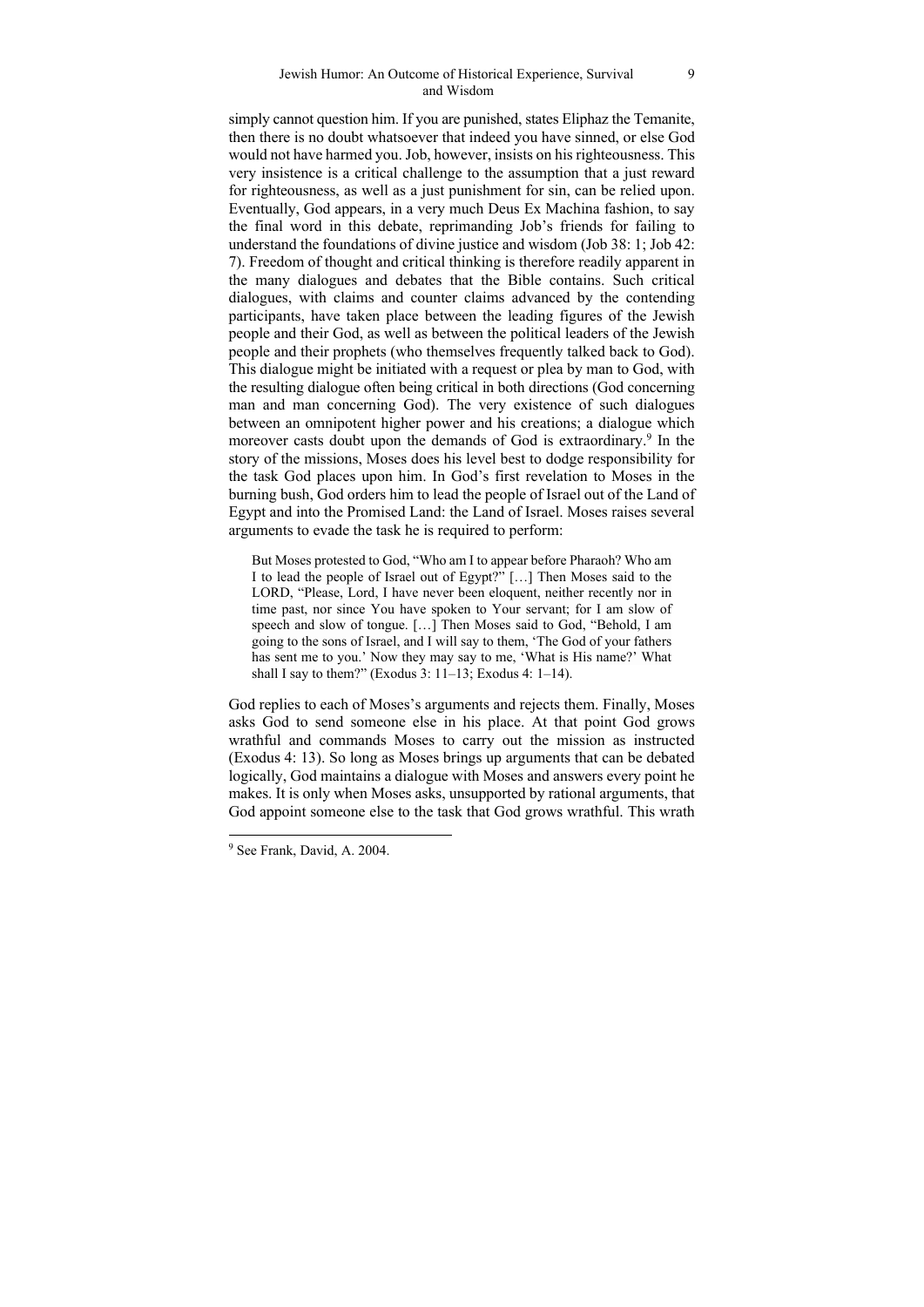can be interpreted as stemming from the fact that this final request is not a critical argument but an attempt to back out of performing the mission. In other words, so long as this is a dialogue in which a rational argument worthy of response is raised, God cooperates. However, as soon as an unsupported plea, which is not the starting point of a logical discussion, comes up, God cuts the dialogue off and goes into "thou shalt" mode.

Proof for God's preference for critical discussion over inane pleas can be seen on another occasion when God charges Moses with freeing the people of Israel from bondage and enabling them to leave Egypt. Here too Moses seeks to evade the task by raising arguments, such as "But Moses said to the LORD, If the Israelites will not listen to me, why would Pharaoh listen to me, since I speak with faltering lips?" (Genesis 6: 12: 30). God does not respond in anger to this but answers Moses's arguments and finds solutions to the points he raises. The discussion between God and Moses goes up a notch in the scene describing the construction of the golden calf. It now turns out that not only does God respond to Moses's claims and convince him to carry out the task but that also in the story of "The Golden Calf beneath Mount Sinai" the opposite can occur. Moses convinces God to change his mind and God is indeed appeased and his wrath is averted:

But Moses tried to pacify the LORD his God. "O LORD!" he said. "Why are you so angry with your own people whom you brought from the land of Egypt with such great power and such a strong hand? Why let the Egyptians say, 'Their God rescued them with the evil intention of slaughtering them in the mountains and wiping them from the face of the earth?' Turn away from your fierce anger. Change your mind about this terrible disaster you have threatened against your people! Remember your servants, Abraham, Isaac, and Jacob. You bound yourself with an oath to them, saying, 'I will make your descendants as numerous as the stars of heaven. And I will give them all this land that I have promised to your descendants, and they will possess it forever.'"

God responds favorably: "Then the LORD relented and did not bring on his people the disaster he had threatened"(Exodus 32: 7–14).

God is persuaded by Moses and changes his mind. The dialogue between Moses and God alternates based on personal relationships and on universal moral arguments. The moral debate is the more important of the two, as it transforms the debate itself, rather than its participants, whose power and wisdom is in no way equal, into the main issue. The moral for the Jewish people, which is based on the ability of Moses to change God's opinion, is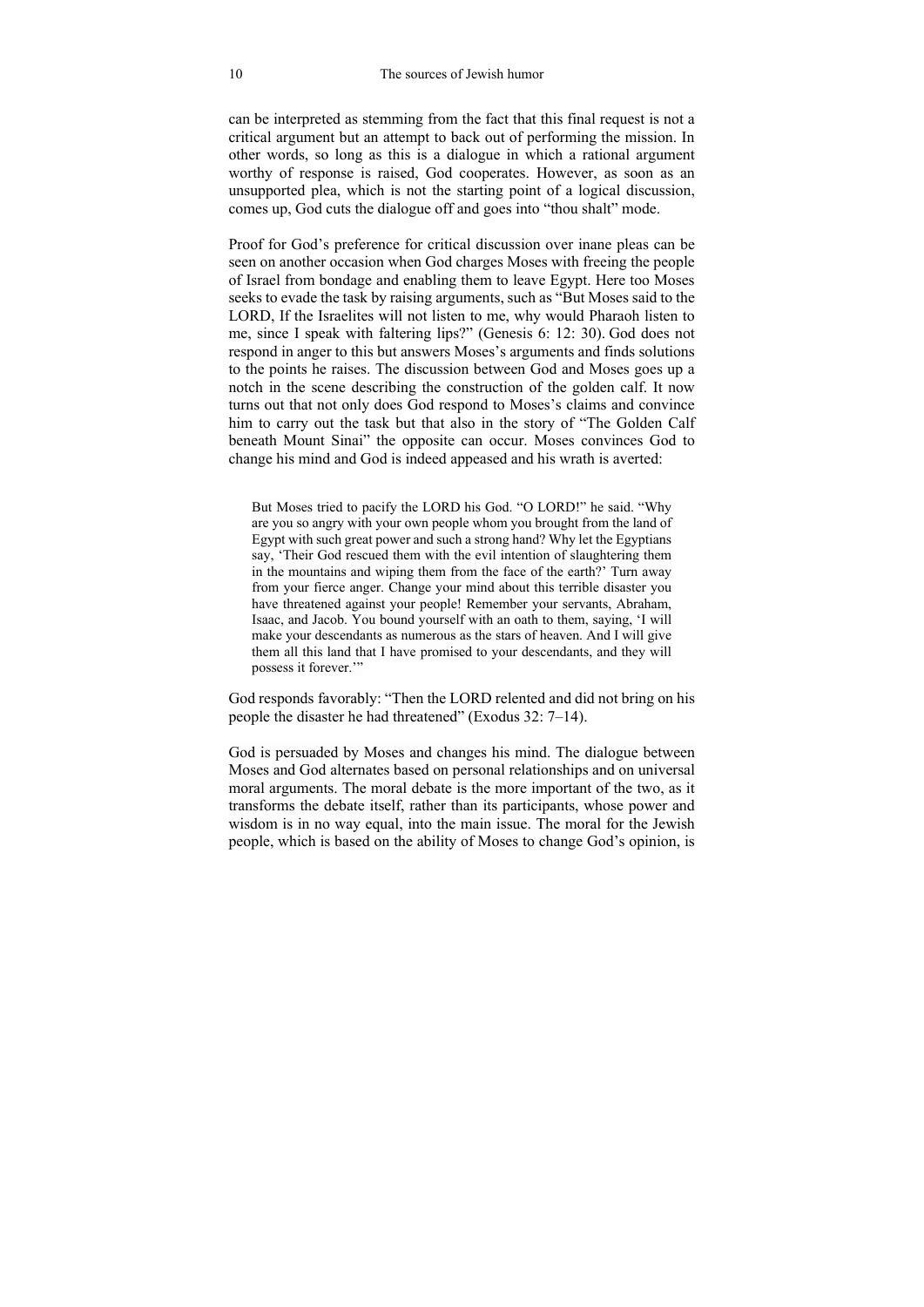the right of every individual, regardless of his station, to criticize not only God but any authority figure, regardless of the issue. One of the more interesting examples of such a debate is the attempt of the Patriarch Abraham to save Sodom and Gomorrah from destruction by arguing with God. His argument is based on the injustice of slaying the righteous with the wicked:

Then Abraham approached him and said: "Will you sweep away the righteous with the wicked?" and goes on to ask him how God can even consider destroying the city without a just trial. "Far be it from you to do such a thing, to kill the righteous with the wicked, treating the righteous and the wicked alike. Far be it from you! Will not the Judge of all the earth do right?" (Genesis 18: 23–25).

Abraham continues with his arguments:

"What if the number of the righteous is five less than fifty? Will you destroy the whole city for lack of five people?" "If I find forty-five there," God said, "I will not destroy it." Then Abraham said, "May the Lord not be angry, but let me speak. What if only thirty can be found there?" God answered, "I will not do it if I find thirty there." Abraham said, "Now that I have been so bold as to speak to the Lord, what if only twenty can be found there?" God said, "For the sake of twenty, I will not destroy it." Then Abraham said, "May the Lord not be angry, but let me speak just once more. What if only ten can be found there?" God answered, "For the sake of ten, I will not destroy it" (Genesis 18: 26–32).10

Once the number of ten righteous men is reached, Abraham ceases his efforts to move God, presumably because he understands that a number that is less than ten will not possess sufficient merit to spare the cities from God's wrath. In the whole treatise of arguments that Abraham raises before God there is both a willingness to express criticism on the part of Abraham and a willingness by God to consider it.

Although this is not stated explicitly, a glimpse of divine amusement can occasionally be observed in the biblical text. So, for example, when the three messengers/angels inform Sarah that she will bear her son Isaac, Sarah laughs. In response, God says to Abraham:

"Why did Sarah laugh and say, 'Will I really have a child, now that I am old?' Is anything too hard for the LORD? I will return to you at the appointed

 $10$  Ten is the number of Jewish Minyan/quorums required for Jewish public worship.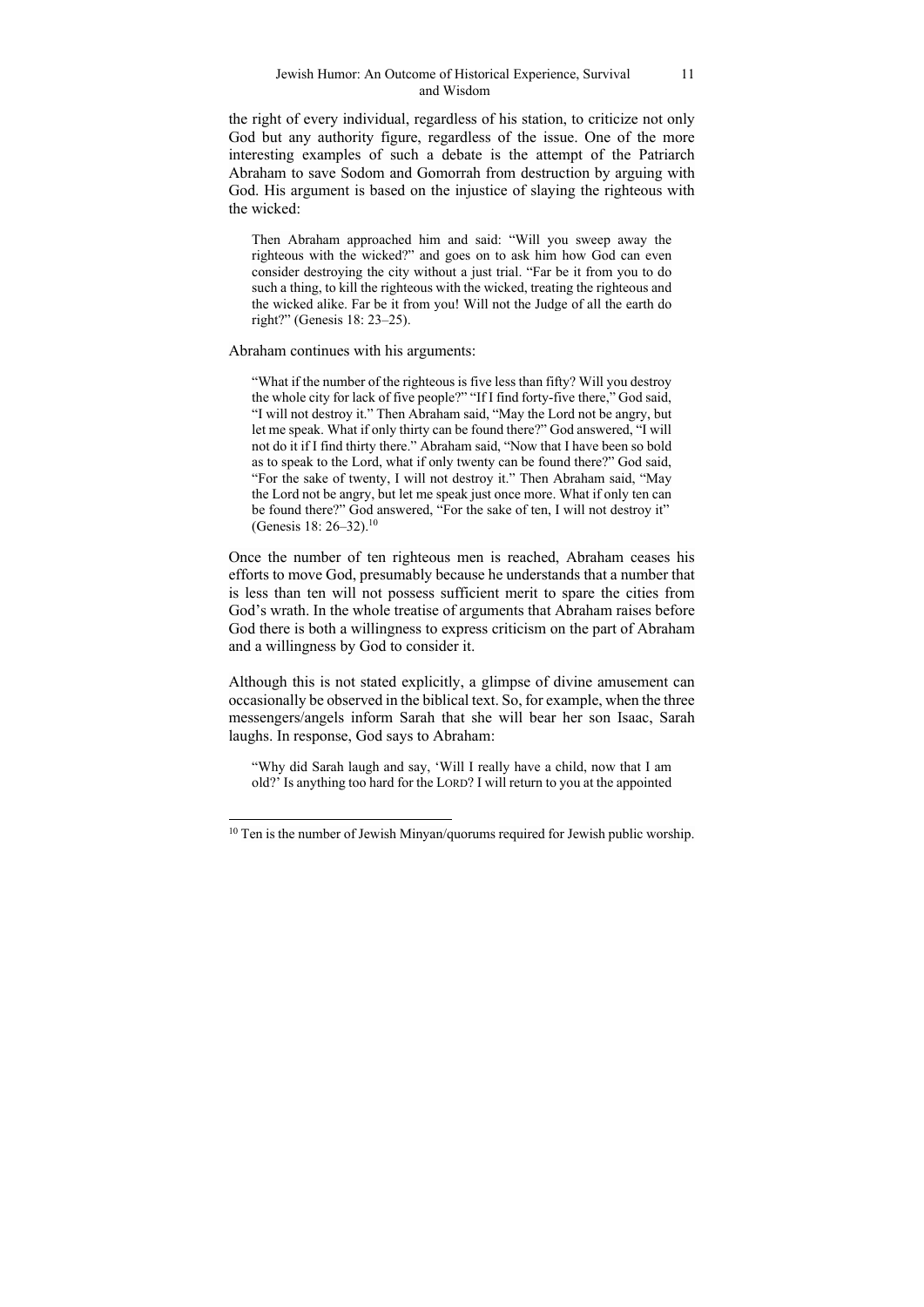time next year, and Sarah will have a son." Sarah was afraid, so she denied it and said, "I did not laugh."

God, however, understands Sarah's response stems from her fear of a negative reaction on his part to her laughter, and so he responds simply:

"Yes, you did laugh" (Genesis 18: 10–16).

God already knows why Sara laughed. He understands that, as far as she was concerned, news of her upcoming childbirth was incongruous and humorous. God appears in this scene as possessing a sense of humor. In addition, he takes the role of the first entity in history to explain what humor is.

That God has a sense of humor is later indicated in another context. God wished to call Abraham and Sarah's son Isaac (In Hebrew, "will laugh"). In other words, the name of one of the three Patriarchs, Abraham, Isaac, and Jacob, is associated with laughter. However, God put Abraham through a test of loyalty and ordered him to sacrifice his only son Isaac as a burnt offering, and yet associates the word laughter with this given sacrifice (Genesis 22: 1–12). How can one make sense of this dichotomy? On the one hand, there is the terrible tragedy of making a human sacrifice out of Isaac, the only son of Abraham, and, on the other, Isaac's name ("will laugh") is a complete contradiction of the tragic act of the sacrifice, with both being expressions of the will of God. As soon as Abraham raises the knife to sacrifice Isaac, God stops him and tells him not to do so because it was all a test of Abraham's loyalty to his God. Isaac was saved, and was not made into a human sacrifice, thanks to God's will. Even though the scripture makes no mention of Isaac's emotional reaction to his experience, one can hypothesize that Isaac suffered a terrible emotional trauma. He must have cried at first but, later, he burst out laughing to release the immense tension he had experienced. Isaac's laughter indicates that he saw this unusual situation as humorous. Isaac's laughter is part of a psychological-cognitive process through which he could face a harsh situation and maintain his sanity.

Isaac's story is a symbol to mankind that, regardless of the tragic situations and difficulties that they might experience in their lives, it is possible, through humor and laughter, to overcome them and go on living. Jewish history teaches us that Isaac's lesson, and the act of his sacrifice has been internalized and well used by the Jewish people.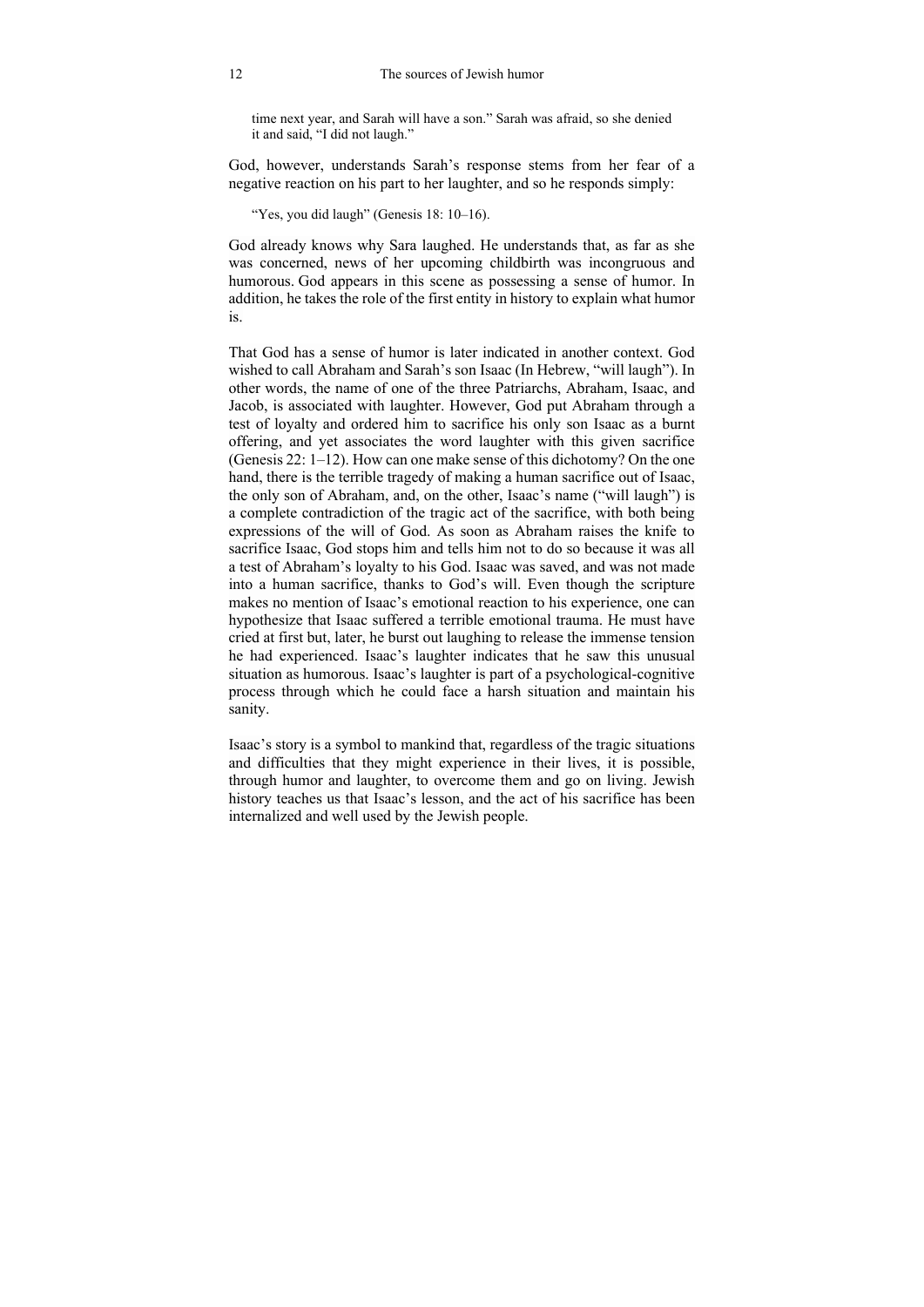The following question might be asked: where do Moses, Abraham, and the other prophets derive the will, ability, and presumption to carry out dialogues with God, to criticize his actions, and to try to suggest alternatives to his decisions? The answer is, perhaps, imbued in the very story of creation, in the very beginning of Genesis, where it is written "So God created mankind in his own image, in the image of God he created them; male and female he created them" (Genesis 1: 27). This verse contains the essence of the relationship between humankind and God. There is similarity between man and God. There is no hierarchy, even though it is God who is the progenitor and creator of man. This is not a divine master ruling over human subjects. In many aspects, these are two equal entities after all. Just as man is made in God's image, so is God like man. Therefore, just as man can err, so can God. The dialogues we encounter in the Bible are based on this symmetry, which enables a dialogue of equals despite the supposed imbalance in power and wisdom. Buber related the phenomenon of the dialogue between God and man in scripture in the following words:

Go then and compare the holy scriptures of the People of Israel to those holy scriptures of the nations who were not influenced by the Bible. None of those tracts contain any book like the Bible, which is filled with the dialogue between heaven and earth. It tells us of a God who repeatedly calls out to man, and of man who repeatedly calls out to God […] our lives are a conversation between heaven and earth.<sup>11</sup>

The innovative concept the Bible introduces to human thought is not therefore humor, but the idea of equality between mankind and his God, as well as the freedom to express a dissenting opinion and to criticize. Criticism is one of the inbuilt elements of any humorous text or situation. The criticism revealed in the Bible will later form part of the cognitive infrastructure for the evolution of modern Jewish humor.

#### **The Midrash**

The Midrash or a Drasha (sermon) are a rabbinical literature genre concerned with interpreting the Bible. The term "Midrash" refers to a collection of studies relating to the Halakhic laws regulating Jewish life. The source of the term derives from the Hebrew word "Darash," meaning "searched for." Some claim that Midrashic interpretation developed after the return to Zion (the return from the Babylonian Diaspora in the sixth and fifth century BCE), when the need to anchor the religious laws (which had

<sup>11</sup> Buber, Martin. 1952: 45–46.